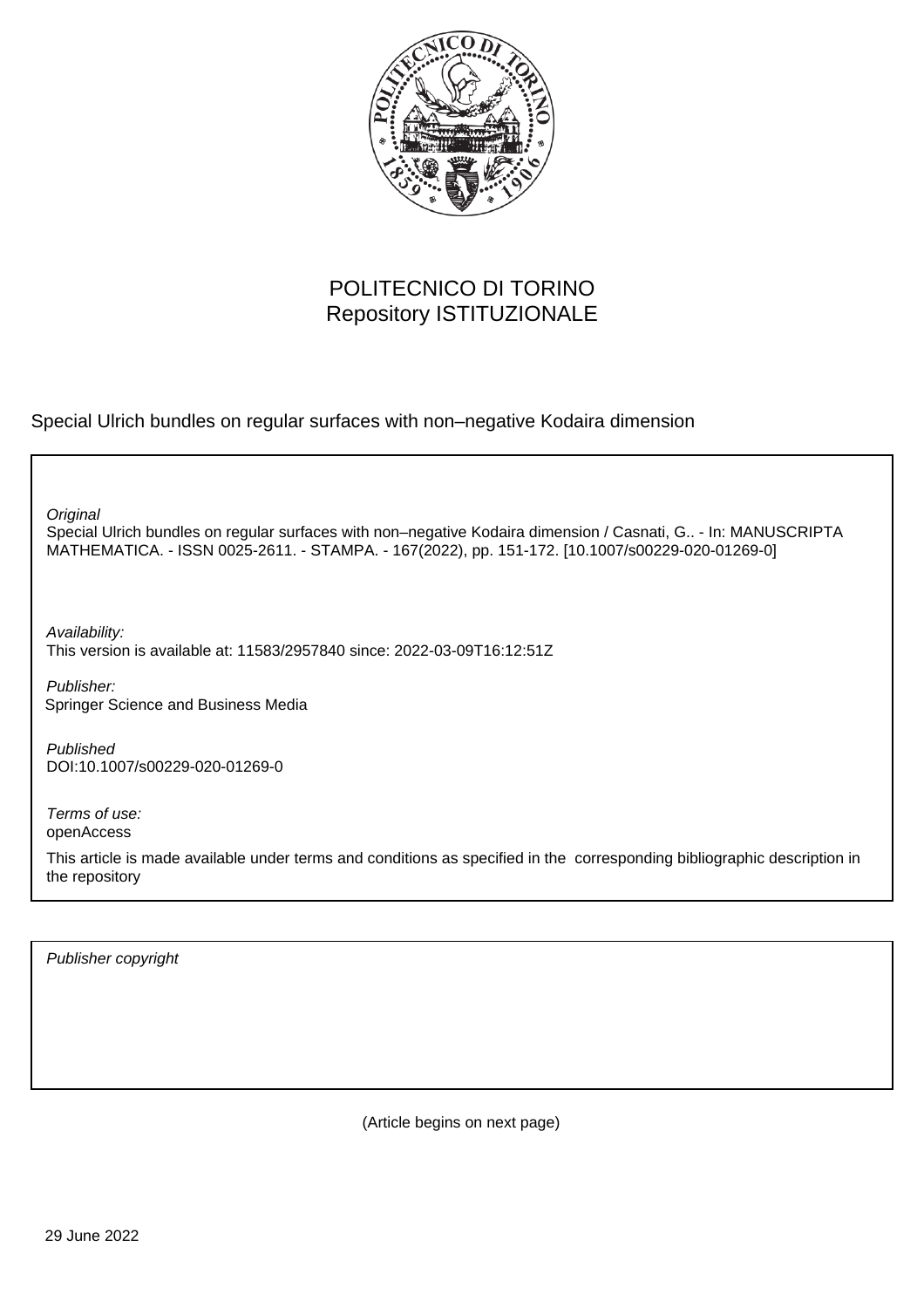

G[i](http://orcid.org/0000-0001-9272-9074)anfranco Casnatio

# **Special Ulrich bundles on regular surfaces with non–negative Kodaira dimension**

Received: 2 July 2019 / Accepted: 23 November 2020 / Published online: 19 January 2021

**Abstract.** Let *S* be a regular surface endowed with a very ample line bundle  $\mathcal{O}_S(h_S)$ . Taking inspiration from a very recent result by D. Faenzi on *K*3 surfaces, we prove that if  $\mathcal{O}_S(h_S)$ satisfies a short list of technical conditions, then such a polarized surface supports special Ulrich bundles of rank 2. As applications, we deal with general embeddings of regular surfaces, pluricanonically embedded regular surfaces and some properly elliptic surfaces of low degree in  $\mathbb{P}^N$ . Finally, we also discuss about the size of the families of Ulrich bundles on *S* and we inspect the existence of special Ulrich bundles on surfaces of low degree.

# **1. Introduction**

Let  $\mathbb{P}^N$  be the projective space of dimension *N* over an algebraically closed field *k* of characteristic 0. If  $X \subseteq \mathbb{P}^N$  is a variety, i.e. an integral closed subscheme, then it is naturally endowed with the very ample line bundle  $\mathcal{O}_X(h_X) := \mathcal{O}_{\mathbb{P}^N}(1) \otimes \mathcal{O}_X$ . We say that a sheaf  $\mathcal E$  on *X* is Ulrich (with respect to  $\mathcal O_X(h_X)$ ) if

$$
h^{i}\big(X,\mathcal{E}(-ih_{X})\big)=h^{j}\big(X,\mathcal{E}(-(j+1)h_{X})\big)=0,
$$

for each  $i > 0$  and  $j < \dim(X)$ .

Ulrich bundles on a variety  $X$  have many properties: we refer the interested reader to [23], where the authors also raised the following questions.

**Questions.** Is every variety (or even scheme)  $X \subseteq \mathbb{P}^N$  the support of an Ulrich sheaf? If so, what is the smallest possible rank for such a sheaf?

When  $C$  is a curve, i.e. a smooth variety of dimension 1, the above questions have very easy answers: indeed if *g* is the genus of *C* and  $\mathcal{L} \in Pic^{g-1}(C)$  satisfies  $h^0(C, \mathcal{L}) = 0$ , then  $\mathcal{L}(h_C)$  is an Ulrich line bundle.

At present, no general answers to the above questions are known when *X* has dimension greater than 1, though a great number of partial results have been proved: without any claim of completeness, we recall [2,9,13,14,18,22,24–26,31,32,38, 39]. The interested reader can also refer to the recent survey [10] for further results.

*Mathematics Subject Classification*: Primary: 14J60; Secondary: 14J27 · 14J28 · 14J29

The author is a member of GNSAGA group of INdAM and is supported by the framework of the MIUR grant Dipartimenti di Eccellenza 2018-2022 (E11G18000350001).

Gianfranco Casnati: Dipartimento di Scienze Matematiche, Politecnico di Torino, c.so Duca degli Abruzzi 24, 10129 Turin, Italy. e-mail: gianfranco.casnati@polito.it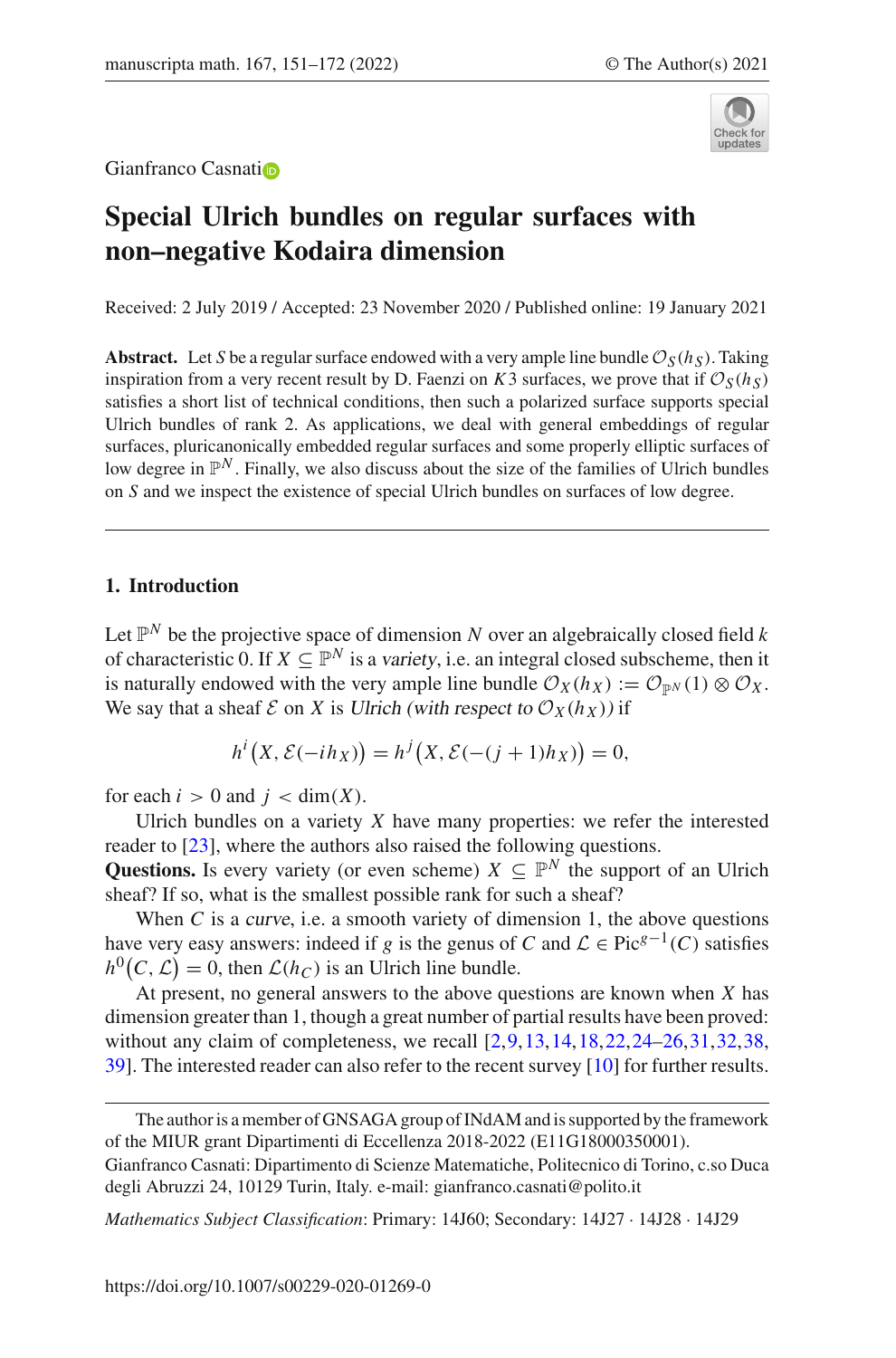In this paper we study the case of surfaces, i.e. smooth varieties of dimension 2. In particular, following the argument used by D. Faenzi for *K*3 surfaces in [24] we deal with surfaces *S* with  $q(S) = 0$ , partially extending analogous results proved in [9,13,14] when  $q(S) = p_g(S) = 0$ .

In order to state our main result, we quickly recall a few facts and definitions. Recall that a coherent sheaf *G* on *S* is called simple if  $\text{Hom}_S(\mathcal{G}, \mathcal{G}) \cong k$ . There exists a (possibly non–separated) coarse moduli space  $Spl_S(r; c_1, c_2)$  parameterizing simple coherent torsion—free sheaves on *S* with fixed rank *r* and Chern classes  $c_1$ ,  $c_2$  (see [1]).

Moreover, if we set  $\mu(G) := c_1(G)h_S/\text{rk}(G)$ , the coherent torsion–free sheaf *G* is  $\mu$ -stable (with respect to  $\mathcal{O}_S(h_S)$ ) if  $\mu(\mathcal{K}) < \mu(\mathcal{G})$  for each subsheaf  $\mathcal K$ with  $0 < \text{rk}(\mathcal{K}) < \text{rk}(\mathcal{G})$ . There exists a quasi-projective scheme  $M_S(r; c_1, c_2)$ parameterizing  $\mu$ —stable coherent torsion–free sheaves on *S* with fixed rank *r* and Chern classes  $c_1$ ,  $c_2$ . Such a  $M_S(r; c_1, c_2)$  can be identified with an open subset of  $Spl_S(r; c_1, c_2)$ .

An Ulrich bundle *E* of rank 2 on a surface *S* is called special if

$$
c_1(\mathcal{E})=c_1^{sp}:=3h_S+K_S,
$$

*KS* being a canonical divisor. Special Ulrich bundles are easier to construct than arbitrary Ulrich bundles. Indeed, the Serre duality implies that a rank 2 bundle *E* with  $c_1(\mathcal{E}) = c_1^{sp}$  is Ulrich if and only if

$$
h^0(S, \mathcal{E}(-h_S)) = h^1(S, \mathcal{E}(-h_S)) = 0,
$$

Moreover, when  $\mathcal E$  is a special Ulrich bundle, it is easy to check that

$$
c_2(\mathcal{E}) = c_2^{sp} := \frac{5h_S^2 + 3h_S K_S}{2} + 2\chi(\mathcal{O}_S).
$$

Finally recall that a line bundle  $\mathcal L$  is non–special if  $h^1(S, \mathcal L) = 0$ .

We are now able to state the main result of the paper.

**Theorem 1.1.** *Let S be a surface with*  $q(S) = 0$  *and*  $p_g(S) \ge 1$ *, endowed with a very ample non–special line bundle*  $\mathcal{O}_S(h_S)$ . Assume  $h^0(S, \mathcal{O}_S(2K_S - h_S)) = 0$ .

*If*  $h_S^2 + 4 \geq h_S K_S$ , then *S* supports special simple Ulrich bundles  $\mathcal{E}$  of rank 2. If  $h_S^2 > h_S K_S$  and the complement  $S_0$  of the union of smooth rational curves is *dense in S, then the aforementioned bundle E can be chosen* μ*–stable.*

*The point corresponding to*  $\mathcal{E}$  *in either Spls*(2;  $c_1^{sp}$ ,  $c_2^{sp}$ ) *or Ms*(2;  $c_1^{sp}$ ,  $c_2^{sp}$ ) satisfies  $\dim \text{Ext}^2_{S}(\mathcal{E}, \mathcal{E}) = p_g(S)$ , is smooth and lies in a unique component of  $dimension\ h_S^2 - K_S^2 + 5\chi(S)$ .

Before dealing with the structure of the paper we make some comments about the hypothesis in the statement above.

If  $p_g(S) = 0$  the existence of special Ulrich bundles on *S* has been proved with the same construction in [13] without the hypothesis  $h^0(S, \mathcal{O}_S(2K_S - h_S)) = 0$ .

Nevertheless, the proof of the  $\mu$ -stability of  $\mathcal E$  given here cannot be extended to the case  $p_g(S) = 0$  when the Kodaira dimension  $\kappa(S)$  is negative, because it rests on the hypothesis  $S_0 \neq \emptyset$ , which necessarily imply  $\kappa(S) \geq 0$ .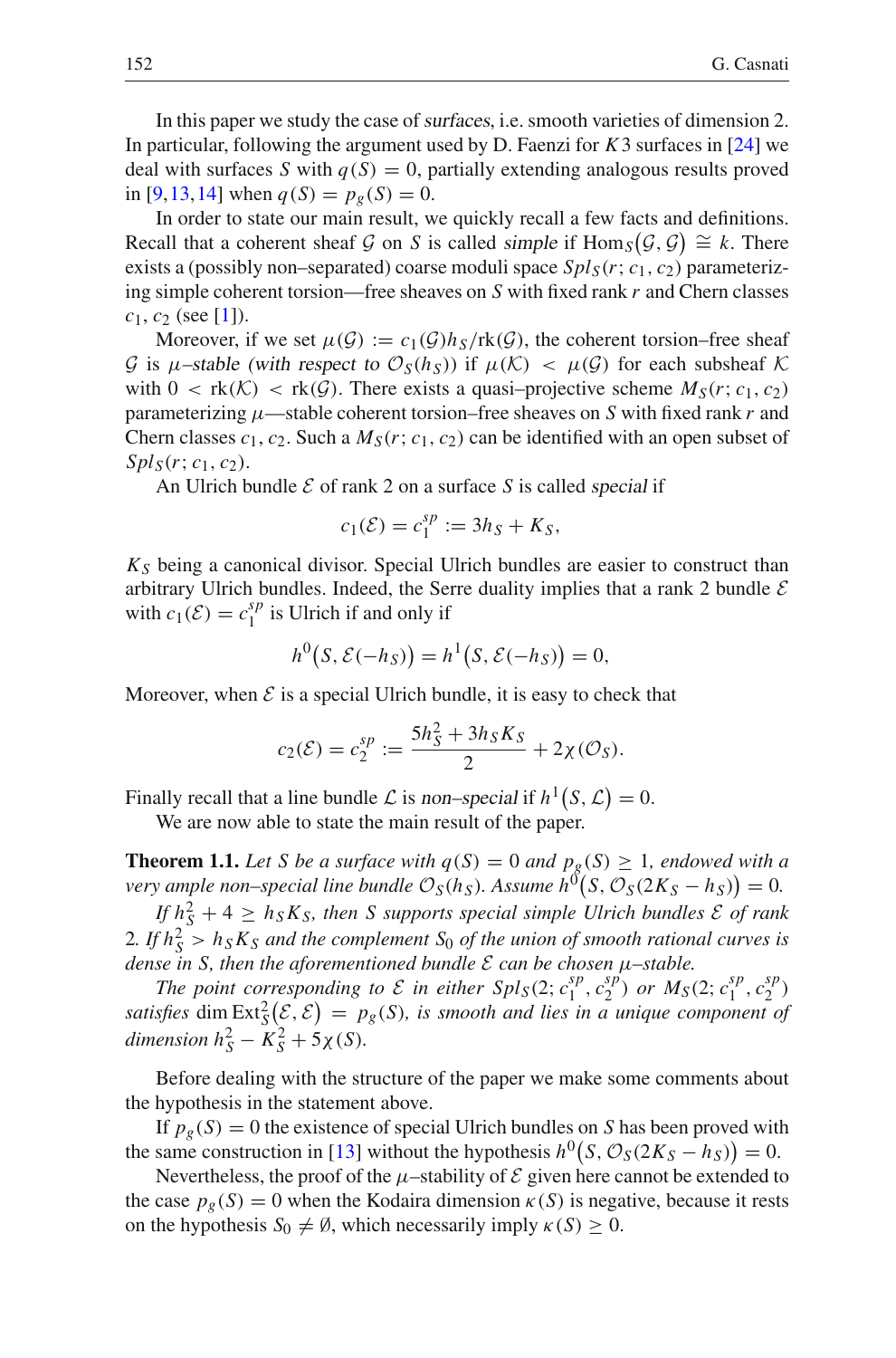The  $\mu$ –stability of  $\mathcal E$  when  $\kappa(S) = -\infty$  has been proved in [14] with a different argument, under the additional hypothesis that *k* is uncountable.

A priori, it could happen that  $S_0$  is not open even when  $\kappa(S) \geq 0$ . E.g., in [5] the authors give an example of a *K*3 surface containing infinitely many smooth rational curves.

In particular, we cannot deduce the  $\mu$ –stability of  $\mathcal E$  without further information. E.g. if *S* is a surface of general type, i.e.  $\kappa(S) = 2$ , then *S* contains at most a finite number of smooth rational curves by  $[36]$ , hence  $S_0$  is certainly dense in this case.

Finally, the vanishing  $h^0(S, \mathcal{O}_S(2K_S - h_S)) = 0$  is fullfilled if  $\kappa(S) \leq 1$ , thanks to [34, Corollary 2.2.7]. If  $\kappa(S) = 2$  this is no longer true (see e.g. Example 8.4).

We now deal with the content of the paper. In Sect. 5 we prove the above theorem via a finite induction. We first construct a vector bundle of rank 2 such that  $c_1(\mathcal{F}) = h_S + K_S$ ,  $h^1(S, \mathcal{F}) = 0$  and  $h^0(S, \mathcal{F}) = p_g(S)$  using standard techniques (see Sect. 3). Then, via a classical result due to I.V. Artamkin (see [3]), we construct inductively a sequence of vector bundles  $\mathcal{F}_d$  of rank 2 with  $1 \leq d \leq p_g(S)$  such that  $c_1(\mathcal{F}_d) = c_1(\mathcal{F})$ ,  $h^1(S, \mathcal{F}_d) = 0$  and  $h^0(S, \mathcal{F}_d) = p_g(S) - d$  (see Sect. 4). As pointed out above, it follows that  $\mathcal{E} := \mathcal{F}_{p_g(S)}(h_S)$  is a special Ulrich bundle of rank 2: in the paper we show that it has all the properties listed in the statement of Theorem 1.1.

It is natural to ask whether surfaces as in Theorem 1.1 actually exist. On the one hand, each surface *S* with  $q(S) = 0$  can be endowed with many very ample line bundles satisfying the hypothesis of Theorem 1.1 (see Example 6.1). On the other hand, there are several interesting polarized surfaces satisfying the hypothesis of Theorem 1.1 besides the case of *K*3 surfaces described in [24]. For instance, each regular surface of general type  $S \subseteq \mathbb{P}^N$  with  $\mathcal{O}_S(h_S) \cong \mathcal{O}_S(nK_S)$  for an  $n \geq 3$  (see Example 6.2). Some properly elliptic surfaces in  $\mathbb{P}^4$  provide a second interesting example (see Example 6.4).

In Sect. 7 we make some comments about the size of families of Ulrich bundles on the surfaces described in Examples 6.1, 6.2 and 6.4.

Finally, in Sect. 8, we deal with surfaces of low degree in  $\mathbb{P}^N$ , extending some results from [15].

### **2. Some preliminary facts**

In this section we list some results which will be used in the paper. For all the other necessary results we refer the reader to [28].

If  $G$  and  $H$  are coherent sheaves on the surface  $S$ , then the Serre duality holds

$$
Ext_S^i(\mathcal{H}, \mathcal{G}(K_S)) \cong Ext_S^{2-i}(\mathcal{G}, \mathcal{H})^{\vee}, \tag{2.1}
$$

 $(\text{see } [29, \text{Proposition 7.4}]$ :  $\text{see also } [6]$ ). Thus  $q(S) := h^1(S, \mathcal{O}_S) = h^1(S, \mathcal{O}_S(K_S)),$  $p_g(S) := h^2(S, \mathcal{O}_S) = h^0(S, \mathcal{O}_S(K_S))$  and  $h^2(S, \mathcal{O}_S(K_S)) = h^0(S, \mathcal{O}_S) = 1$ .

Assume that  $H$  is torsion–free. Then there is a natural injective morphism  $\mathcal{O}_S(K_S) \to \mathcal{H}om_S(\mathcal{H}, \mathcal{H}(K_S))$ . Thus the map induced on cohomology

$$
H^{0}(S, \mathcal{O}_{S}(K_{S})) \rightarrow \text{Hom}_{S}(\mathcal{H}, \mathcal{H}(K_{S})) \cong \text{Ext}_{S}^{2}(\mathcal{H}, \mathcal{H})^{\vee}
$$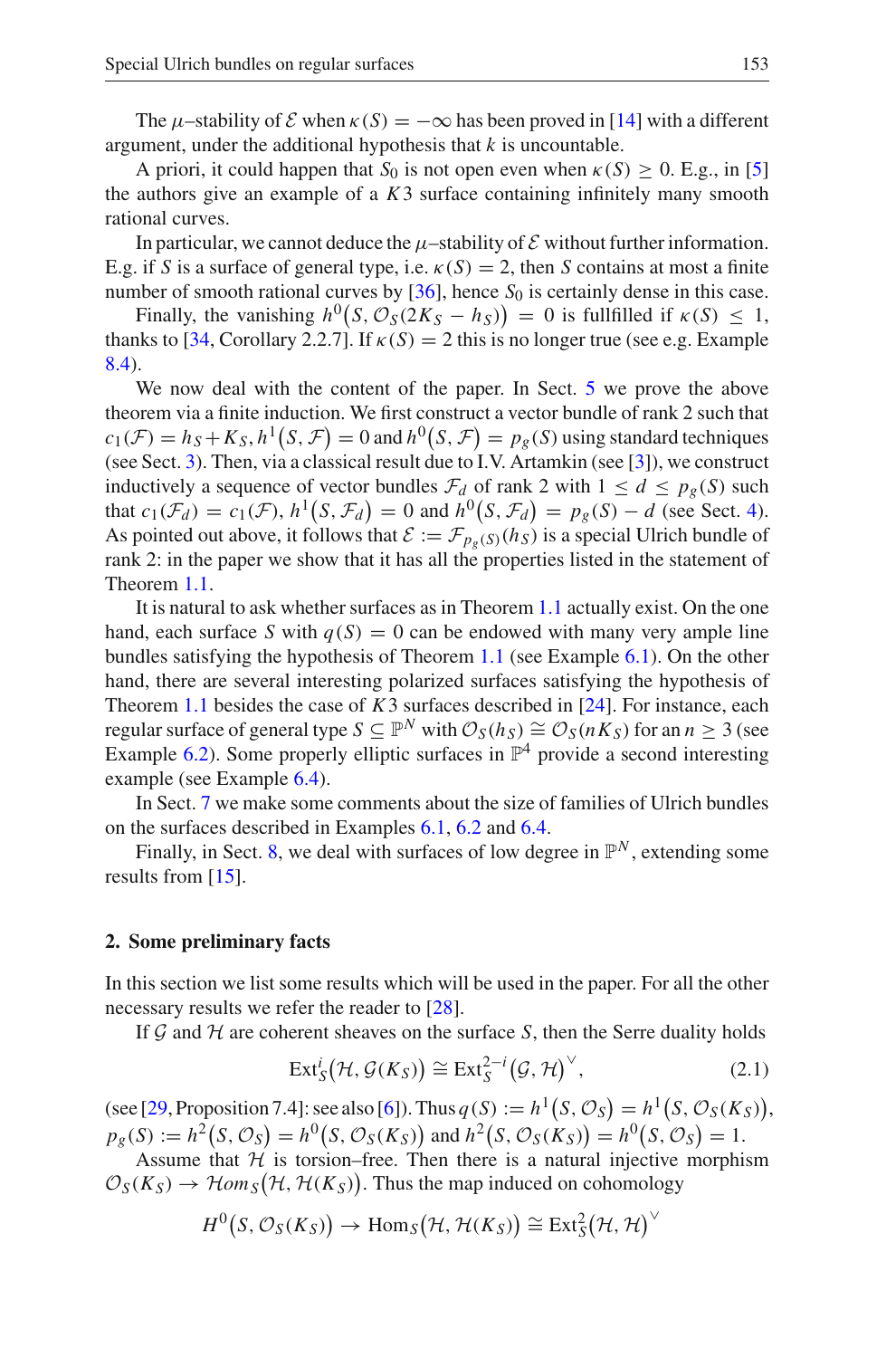is injective too. In particular

$$
\dim \text{Hom}_S(\mathcal{H}, \mathcal{H}(K_S)) = \dim \text{Ext}_S^2(\mathcal{H}, \mathcal{H}) \ge p_g(S). \tag{2.2}
$$

If *G* is a vector bundle on *S*, then the Riemann–Roch theorem for *G* on *S* is

$$
h^{0}(S, \mathcal{G}) + h^{2}(S, \mathcal{G}) = h^{1}(S, \mathcal{G}) + \text{rk}(\mathcal{G})\chi(\mathcal{O}_{S}) + \frac{c_{1}(\mathcal{G})(c_{1}(\mathcal{G}) - K_{S})}{2} - c_{2}(\mathcal{G}).
$$
\n(2.3)

We finally recall the Cayley–Bacharach construction of vector bundles on *S*. Let *Z* ⊆ *S* be a 0–dimensional locally complete intersection subscheme and let  $\mathcal{L}$  ∈ Pic(*S*). Recall that *Z* satisfies the *Cayley–Bacharach condition with respect to*  $\mathcal{L}$ if

$$
h^0(S, \mathcal{I}_{Z|S} \otimes \mathcal{L}) = h^0(S, \mathcal{I}_{Z'|S} \otimes \mathcal{L})
$$

for each subscheme  $Z' \in Z$  with  $deg(Z') = deg(Z) - 1$ .

**Theorem 2.1.** Let S be a surface and let  $Z \subseteq S$  be a 0–dimensional locally complete *intersection subscheme.*

*Then there exists a vector bundle F of rank* 2 *fitting into an exact sequence of the form*

$$
0 \longrightarrow \mathcal{O}_S \longrightarrow \mathcal{F} \longrightarrow \mathcal{I}_{Z|S} \otimes \mathcal{L} \longrightarrow 0
$$

*if and only if Z has the Cayley–Bacharach property with respect to*  $\mathcal{L}(K_S)$ *.* 

*Proof.* See [30, Theorem 5.1.1]. □

We close this section with a remark about the locus of smooth rational curves on a surface *S*.

**Definition 2.2.** If *S* is a surface, we denote by  $D$  the set of smooth rational curves  $D \subseteq S$  and we set  $S_0 := S \setminus \bigcup_{D \in \mathcal{D}} D$ .

*Remark 2.3.* Notice that if  $\kappa(S) = -\infty$ , then  $S_0 = \emptyset$ . On the opposite side, in the case we are interested in, i.e.  $\kappa(S) \geq 0$ , then  $S_0$  is the complement of a countable union of proper closed subschemes.

To prove this assertion we first notice that  $D^2 \le -1$  for each  $D \in \mathcal{D}$  when  $\kappa(S) \ge 0$  by [7, Proposition III.2.3]. If  $A \in |D + \vartheta|$  for some  $\mathcal{O}_S(\vartheta) \in \text{Pic}^0(S)$ , then  $DA \leq -1$ , hence *D* is a component of *A*. It follows that  $D = A$ , because they have the same degree with respect to any very ample line bundle on *S*, i.e. the class of each  $D \in \mathcal{D}$  in the Néron–Severi group NS(*S*) contains exactly one smooth rational curve.

We deduce from the above discussion that  $S_0$  is certainly non–empty and dense if  $k$  is uncountable (see  $[28, \text{ Exercise V.4.15 (c)}]$ ). Nevertheless, as pointed out in the introduction, in many cases  $S_0$  is actually open and non–empty, without any restriction on the cardinality of *k* (see [36]).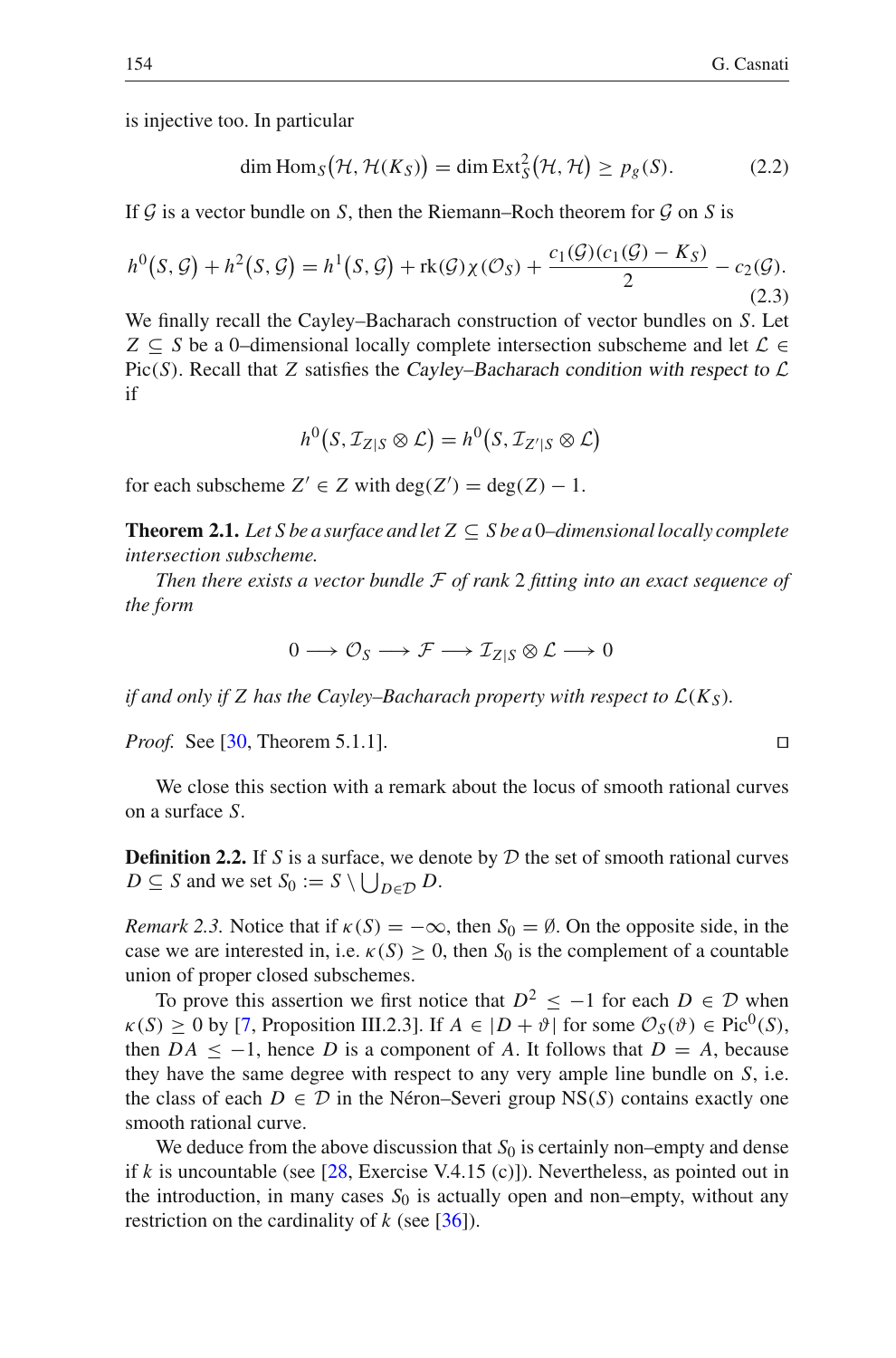### **3. The base case**

As explained in the introduction, the proof of Theorem 1.1 is by induction. In this section we deal with its base case.

Let *S* be a surface with  $q(S) = 0$  and  $\mathcal{O}_S(h_S)$  a non–special very ample line bundle. If  $h^0(S, \mathcal{O}_S(K_S - h_S)) = 0$ , then Equality (2.3) yields  $h^0(S, \mathcal{O}_S(h_S)) =$  $N + 1$  where

$$
N := \frac{h_S^2 - h_S K_S}{2} + p_g(S). \tag{3.1}
$$

In particular  $\mathcal{O}_S(h_S)$  induces an embedding  $S \subseteq \mathbb{P}^N$ .

Let *X* be any scheme. In what follows  $\overline{X}^{[N+2]}$  denotes the Hilbert scheme of 0–dimensional subschemes of degree  $N + 2$  inside X.

**Construction 3.1.** Let *S* be a surface with  $q(S) = 0$ , endowed with a non–special very ample line bundle  $\mathcal{O}_S(h_S)$ . Let  $S \subseteq \mathbb{P}^N$  be the induced embedding.

Since *S* is integral and non–degenerate in  $\mathbb{P}^N$ , it follows the existence of an open non–empty subset  $\mathcal{Z} \subseteq S^{[N+2]}$  whose points correspond to schemes Z of  $N + 2$  points in general linear position inside  $\mathbb{P}^N$ . Each scheme *Z* corresponding to a point in  $Z$  satisfies the hypothesis of Theorem 2.1 with respect to  $\mathcal{O}_S(h_S)$ , hence there is a rank 2 vector bundle  $\mathcal F$  fitting into

$$
0 \longrightarrow \mathcal{O}_S(K_S) \longrightarrow \mathcal{F} \longrightarrow \mathcal{I}_{Z|S}(h_S) \longrightarrow 0. \tag{3.2}
$$

Notice that

$$
c_1(\mathcal{F}) = h_S + K_S, \qquad c_2(\mathcal{F}) = \frac{h_S^2 + h_S K_S}{2} + \chi(\mathcal{O}_S) + 1.
$$

By definition  $h^0(S, \mathcal{O}_S(h_S)) = N + 1$ ,  $h^0(Z, \mathcal{O}_Z) = N + 2$  and  $h^1(S, \mathcal{O}_S(h_S)) = 0$ . Moreover, the choice of *Z* implies  $h^0(S, \mathcal{I}_{Z|S}(h_S)) = 0$ . Thus the cohomology of the exact sequence

$$
0 \longrightarrow \mathcal{I}_{Z|S} \longrightarrow \mathcal{O}_S \longrightarrow \mathcal{O}_Z \longrightarrow 0. \tag{3.3}
$$

tensored by  $\mathcal{O}_S(h_S)$  and Equality (2.1) yield

$$
\dim \operatorname{Ext}^1_S\big(\mathcal{I}_{Z|S}(h_S), \mathcal{O}_S(K_S)\big) = h^1\big(S, \mathcal{I}_{Z|S}(h_S)\big) = 1,\tag{3.4}
$$

i.e. *F* is uniquely determined by *Z*.

**Lemma 3.2.** *Let S be a surface with*  $\kappa(S) \ge 0$  *and*  $q(S) = 0$ *, endowed with a non–special very ample line bundle*  $\mathcal{O}_S(h_S)$ . Assume  $h^0(S, \mathcal{O}_S(K_S - h_S)) = 0$ . *Then*

$$
h^{0}(S, \mathcal{F}) = p_{g}(S), \quad h^{0}(S, \mathcal{F}(-h_{S})) = 0, \quad h^{1}(S, \mathcal{F}) = 0
$$

*for the vector bundle F obtained from a scheme Z as in Construction (3.1).*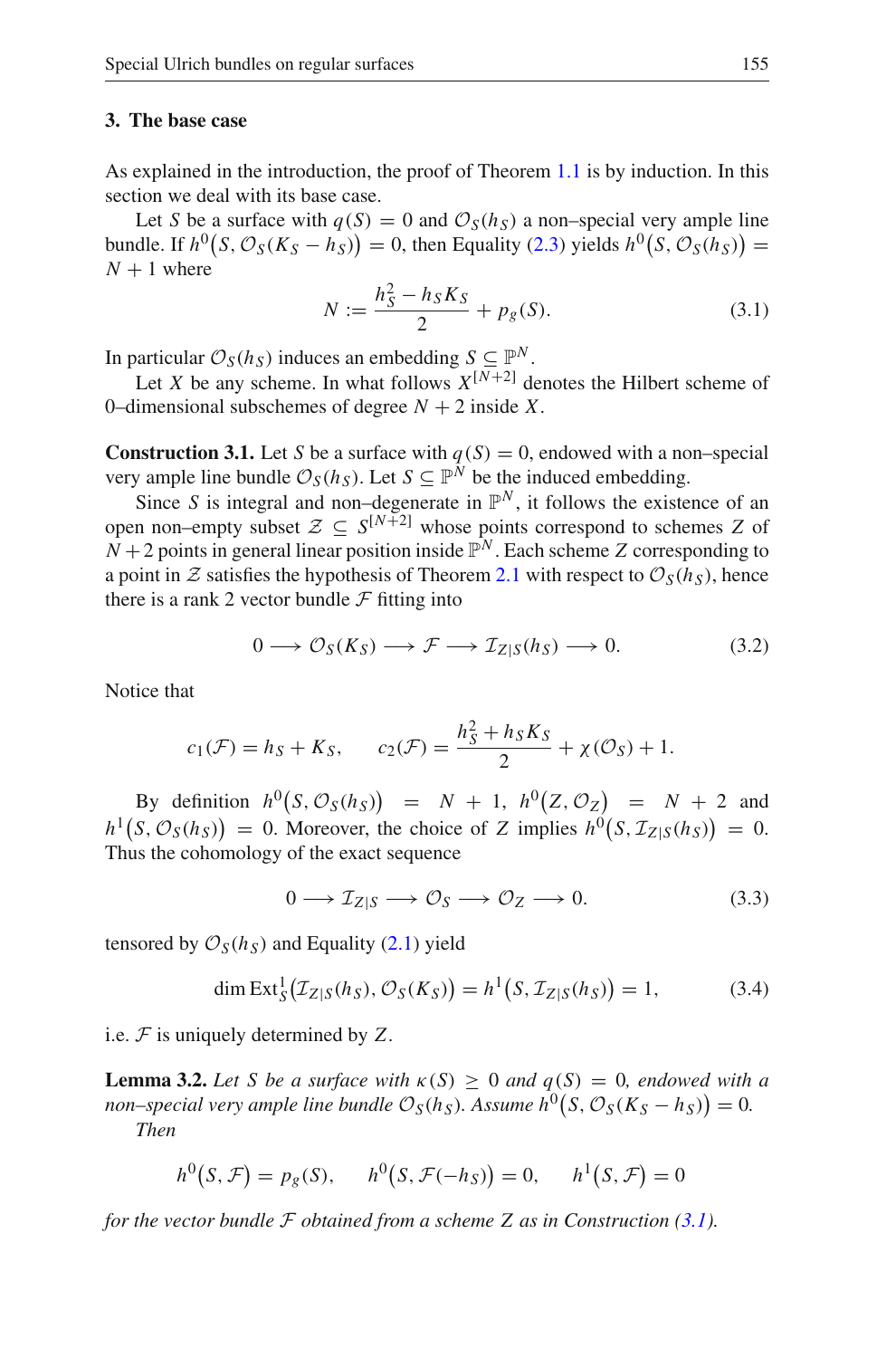*Proof.* Since  $h^0(S, \mathcal{I}_{Z|S}) = 0$  and  $h^0(S, \mathcal{O}_S(K_S - h_S)) = 0$ , it follows that the cohomology of Sequence (3.2) tensored by  $\mathcal{O}_S(-h_S)$  implies  $h^0(S, \mathcal{F}(-h_S)) = 0$ .

The vanishing  $h^0(S, \mathcal{I}_{Z|S}(h_S)) = 0$  implies  $h^0(S, \mathcal{F}) = p_g(S)$ . The equality  $h^2(S, \mathcal{F}) = h^0(S, \mathcal{F}(-h_S)) = 0$ , the cohomology of Sequence (3.2) and the vanishing  $h^0(S, \mathcal{I}_{Z|S}(h_S)) = 0$  yield the exact sequence

$$
0 \longrightarrow H^1(S, \mathcal{F}) \longrightarrow H^1(S, \mathcal{I}_{Z|S}(h_S)) \longrightarrow H^2(S, \mathcal{O}_S(K_S)) \longrightarrow 0,
$$

hence  $h^1(S, \mathcal{F}) = h^1(S, \mathcal{I}_{Z|S}(h_S)) - h^2(S, \mathcal{O}_S(K_S))$ . Since  $h^2(S, \mathcal{O}_S(K_S)) = 1$ , it follows that  $h^1(S, \mathcal{F}) = 0$ , thanks to Equality (3.4).

In the next proposition we deal with the properties of the point corresponding to *F* in the moduli spaces  $Spl_S(2; c_1(\mathcal{F}), c_2(\mathcal{F}))$  and  $M_S(2; c_1(\mathcal{F}), c_2(\mathcal{F}))$ .

To this purpose, we denote by  $\mathcal{Z}_0$  the open subset of  $\mathcal Z$  of points corresponding to schemes *Z* such that  $h^0(S, \mathcal{I}_{Z|S}(K_S)) = 0$ . Trivially,  $\mathcal{Z}_0 \neq \emptyset$  if  $N + 2 \geq p_g(S)$ . It is immediate to check that such an inequality is equivalent to  $h_S^2 + 4 \ge h_S K_S$  if  $h^0(S, \mathcal{O}_S(K_S - h_S)) = 0.$ 

Finally, let  $\mathcal{Z}_1 := S_0^{[N+2]} \cap \mathcal{Z}$ . As pointed out in Remark 2.3,  $\mathcal{Z}_1$  could be empty, but if *k* is uncountable and  $\kappa(S) \ge 0$ , then it is certainly dense inside  $S^{[N+2]}$ .

**Proposition 3.3.** *Let S be a surface with*  $q(S) = 0$  *and*  $p_g(S) \ge 1$ *, endowed with a* non–special very ample line bundle  $\mathcal{O}_S(h_S)$ . Assume  $h^0(S, \mathcal{O}_S(K_S - h_S)) = 0$ .

*Then the following properties hold for the vector bundle F obtained from a scheme*  $Z \in \mathcal{Z}$  *as in Construction* (3.1)

- $(1)$   $F$  *is simple.*
- (2)  $p_g(S)$  ≤ dim Ext<sup>2</sup><sub>S</sub></sub>( $\mathcal{F}, \mathcal{F}$ ) ≤  $p_g(S) + h^0(S, \mathcal{O}_S(2K_S h_S))$  if  $h_S^2 + 4 \ge h_S K_S$ *and*  $Z \in \mathcal{Z}_0$ *.*
- (3) *F* is  $\mu$ -stable if  $h_S^2 > h_S K_S$  and  $Z \in \mathcal{Z}_1$ .

*Proof.* In order to prove assertion (1), applying  $\text{Hom}_S(\mathcal{F}, -)$  to Sequences (3.3) tensored by  $\mathcal{O}_S(h_S)$  and (3.2), taking into account of Lemma 3.2 we obtain

 $\text{Hom}_S(\mathcal{F}, \mathcal{F}) \subseteq \text{Hom}_S(\mathcal{F}, \mathcal{I}_{Z|S}(h_S)) \subseteq \text{Hom}_S(\mathcal{F}, \mathcal{O}_S(h_S)) \cong H^0(S, \mathcal{F}(-K_S)).$ 

Tensoring the cohomology of Sequence (3.2) by  $\mathcal{O}_S(-K_S)$  we obtain

$$
h^0(S, \mathcal{F}(-K_S)) \leq 1 + h^0(S, \mathcal{I}_{Z|S}(h_S - K_S)).
$$

The choice of *Z* and the hypothesis  $p_g(S) \ge 1$  imply

$$
h^0(S, \mathcal{I}_{Z|S}(h_S - K_S)) \leq h^0(S, \mathcal{I}_{Z|S}(h_S)) = 0,
$$

hence  $F$  is simple.

Let us prove assertion (2). The choice of *Z* implies  $h^0(S, \mathcal{I}_{Z|S}(K_S)) = 0$ , then the cohomology of Sequence (3.2) tensored by  $\mathcal{O}_S(K_S - h_S)$  yields

$$
h^{0}(S, \mathcal{F}(K_{S}-h_{S}))=h^{0}(S, \mathcal{O}_{S}(2K_{S}-h_{S})).
$$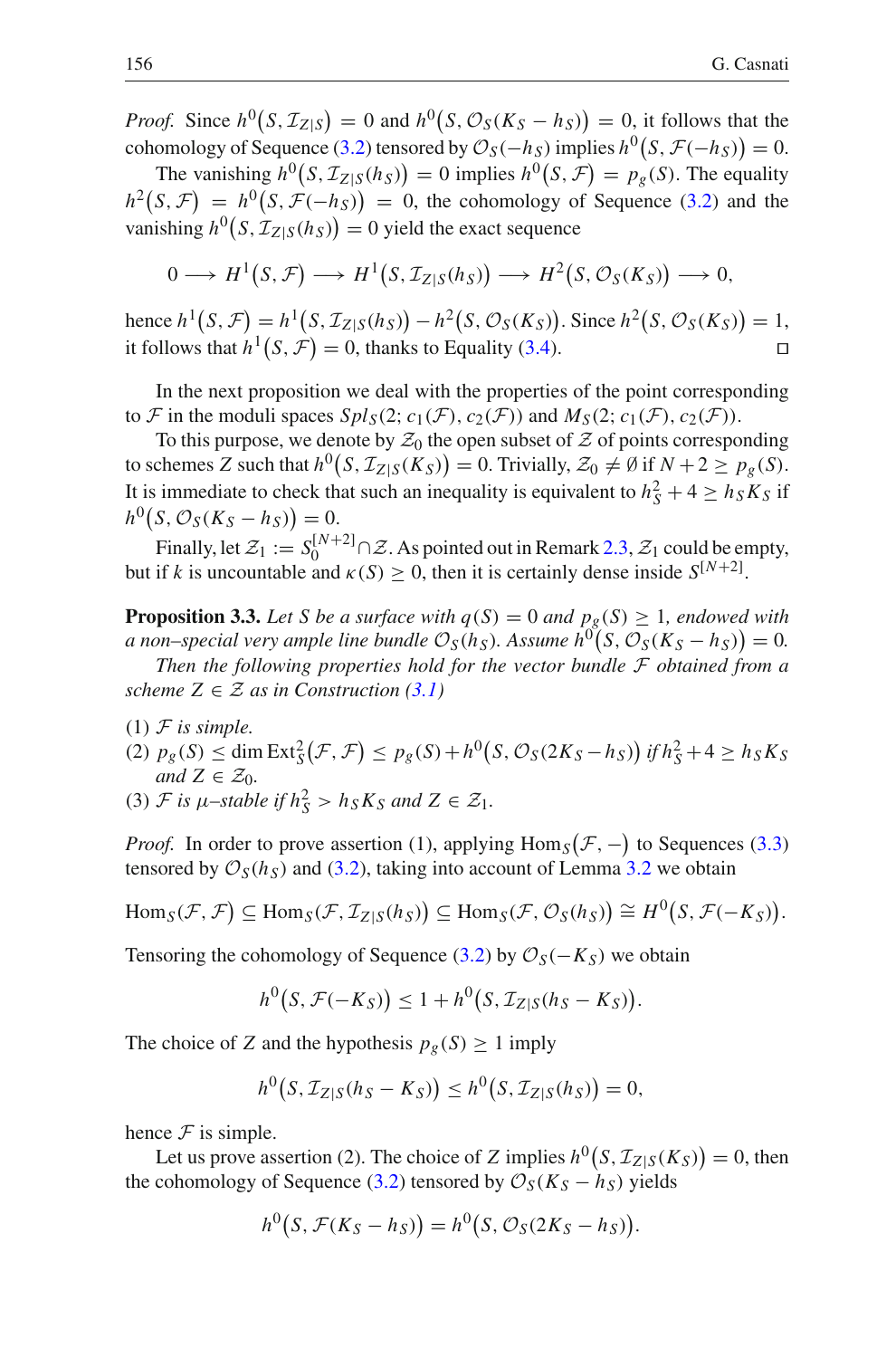The cohomology of the same exact sequence tensored by  $\mathcal{F}(-h_S) \cong \mathcal{F}^{\vee}(K_S)$ returns

dim Ext<sub>S</sub><sup>2</sup>(F, F) = 
$$
h^0(S, \mathcal{F} \otimes \mathcal{F}^{\vee}(K_S))
$$
  
\n $\leq h^0(S, \mathcal{F} \otimes \mathcal{I}_{Z|S}) + h^0(S, \mathcal{O}_S(2K_S - h_S)).$ 

The obvious inclusion  $\mathcal{F} \otimes \mathcal{I}_{Z|S} \subseteq \mathcal{F}$  yields  $h^0(S, \mathcal{F} \otimes \mathcal{I}_{Z|S}) \leq p_g(S)$  thanks to Lemma 3.2, hence

$$
\dim \operatorname{Ext}^2_S(\mathcal{F}, \mathcal{F}) \leq p_g(S) + h^0(S, \mathcal{O}_S(2K_S - h_S)).
$$

Assertion (2) follows by combining Inequality (2.2) with the above inequality.

Let us prove assertion (3). Thanks to [43, Theorem II.1.2.2], if  $\mathcal F$  is not  $\mu$ -stable, then there should exist a sheaf  $M \subseteq \mathcal{F}$  of rank 1 such that  $\mathcal{F}/M$  is torsion–free and

$$
\mu(\mathcal{M}) \geq \mu(\mathcal{F}) = \frac{h_S^2 + h_S K_S}{2}.
$$

The sheaf  $M$  is trivially torsion–free and it is also normal (see [43, Lemma II.1.1.16]). Thus it is a line bundle, because it has rank 1 (see  $[43,$  Lemmas II.1.1.12) and II.1.1.15]). It follows that  $M \cong \mathcal{O}_S(E)$  for some divisor *E* on *S*.

We have

$$
(K_S-E)h_S \leq \frac{h_S K_S - h_S^2}{2} < 0.
$$

The Nakai criterion then implies

$$
h^0(S, \mathcal{O}_S(K_S - E)) = 0,\t(3.5)
$$

hence  $\mathcal{O}_S(E)$  is not contained in the kernel  $K \cong \mathcal{O}_S(K_S)$  of the map  $\mathcal{F} \to \mathcal{I}_{Z|S}(h_S)$ in Sequence (3.2) and the composition  $\mathcal{O}_S(E) \subseteq \mathcal{F} \rightarrow \mathcal{I}_{Z|S}(h_S)$  is necessarily non–zero. In particular  $h^0(S, \mathcal{I}_{Z|S}(h_S - E)) \geq 1$ , hence there is  $A \in |h_S - E|$ through *Z*.

We claim that  $Ah_S \geq N + 1$ . Assuming the claim, Equality (3.1) yields

$$
\frac{h_S^2 - h_S K_S}{2} + p_g(S) + 1 \le A h_S = (h_S - E) h_S \le \frac{h_S^2 - h_S K_S}{2},
$$

a contradiction. We deduce that a sheaf  $M$  as above does not exist, hence  $\mathcal F$  is  $\mu$ –stable.

It remains to prove the claim. To this purpose, let  $C_1, \ldots, C_s$  be the integral components of *A* intersecting *Z* and *B* their union. Since  $Z \subseteq S_0$ , it follows that  $p_a(C_i) \ge 1$ . It is well known that  $p_a(C_i \cup C_j) = p_a(C_i) + p_a(C_j) + C_iC_j - 1$ for each  $i, j \in \{1, \ldots, s\}, i \neq j$  (e.g. see [28, Exercise V.1.3 (c)]): by combining these remarks with an easy induction on *s* we then deduce

$$
p_a(B) \ge \sum_{i=1}^s p_a(C_i) - s + 1 \ge 1.
$$
 (3.6)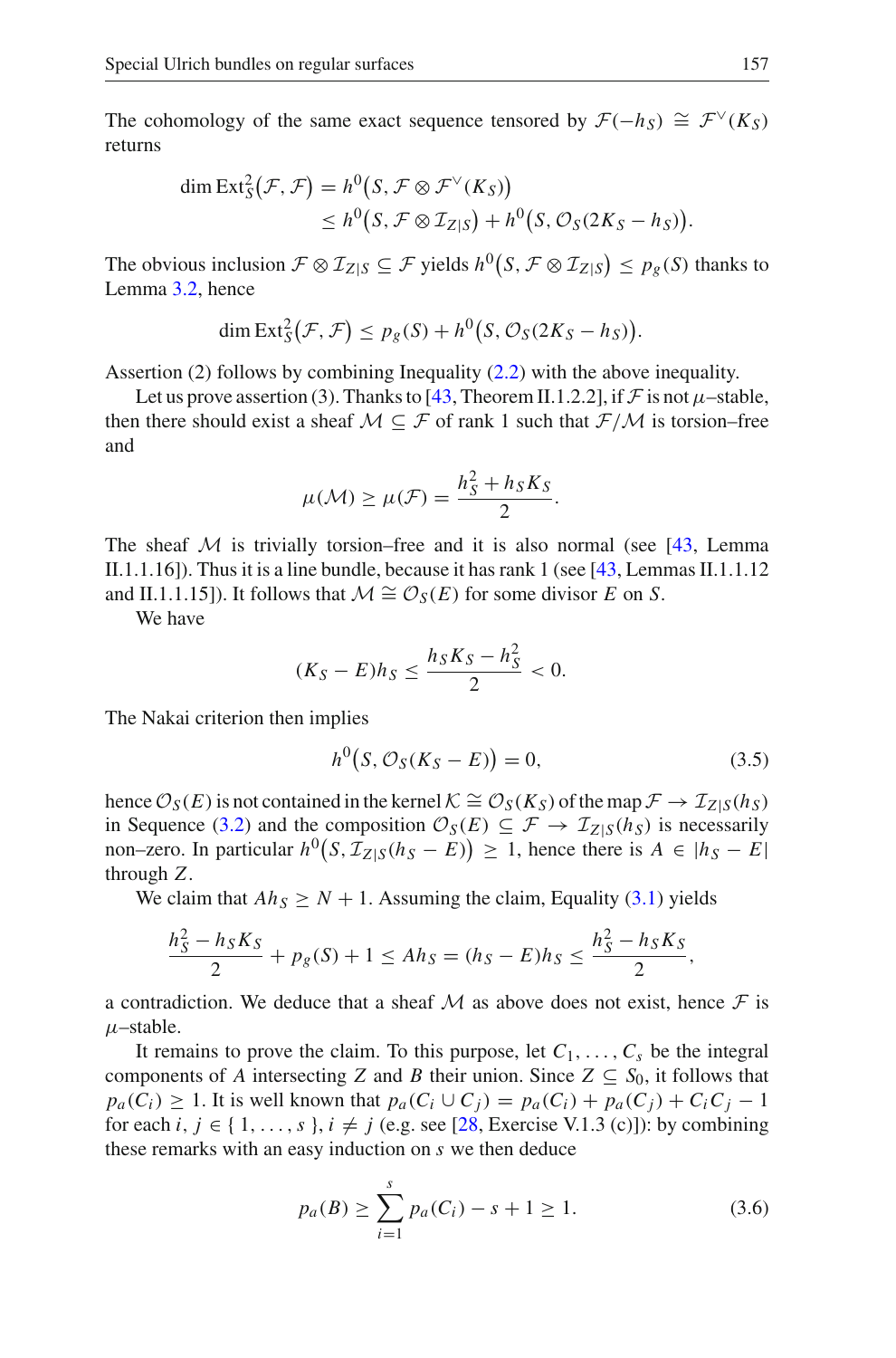On the one hand, the cohomology of

$$
0 \longrightarrow \mathcal{O}_S(h_S - B) \longrightarrow \mathcal{O}_S(h_S) \longrightarrow \mathcal{O}_B(h_B) \longrightarrow 0
$$

yields  $h^1(B, \mathcal{O}_B(h_B)) \leq h^2(S, \mathcal{O}_S(h_S - B))$ . Vanishing (3.5) then implies

$$
h^{2}(S, \mathcal{O}_{S}(h_{S} - B)) = h^{0}(S, \mathcal{O}_{S}(B - h_{S} + K_{S}))
$$
  
 
$$
\leq h^{0}(S, \mathcal{O}_{S}(A - h_{S} + K_{S})) = h^{0}(S, \mathcal{O}_{S}(K_{S} - E)) = 0,
$$

hence  $h^1(B, \mathcal{O}_B(h_B)) = 0$ . Thus the Riemann–Roch theorem for the curve *B* and Inequality (3.6) above yield  $h^0(B, \mathcal{O}_B(h_B)) \leq Bh_S$ . On the other hand, the curve *B* is not contained in any hyperplane inside  $\mathbb{P}^N$ , because it contains *Z*, hence  $h^0(B, \mathcal{O}_B(h_B)) \geq N+1.$ 

We then deduce that  $Ah_S \geq Bh_S \geq N + 1$ , hence the claim is proved and the of of assertion (3) is complete. proof of assertion (3) is complete.

*Remark 3.4.* Construction 3.1 makes sense also in the case  $p_g(S) = 0$ . Indeed it is the method we used in  $[13,14]$  for proving the existence of special Ulrich bundles when  $p_g(S) = q(S) = 0$ . Notice that in this case the inequality  $h_S^2 > h_S K_S$  is for free.

On the one hand, the proof of Lemma 3.2 can be carried over word by word to this case. On the other hand, the proof of assertion (1) of Proposition 3.3 cannot be extended to the case  $p_g(S) = 0$ . Moreover, the proof of assertion (3) is alternative to [13,14, Theorem 1.2] when  $\mathcal{Z}_1 \neq \emptyset$ : in particular, it certainly needs  $\kappa(S) \geq 0$ .

One of the hypothesis of  $[13,14,$  Theorem 1.2] is that *k* is uncountable. Thus, the above proof and [36] extend such a result when  $\kappa(S) = 2$  also to the case of a countable base field. When  $p_g(S) = 0$  and  $\kappa(S) \le 1$ , as in the case  $p_g(S) \ge 1$ , the condition  $\mathcal{Z}_1 \neq \emptyset$  is not immediate: e.g. there exist Enriques surfaces containing infinitely many rational curves (see [19]).

#### **4. The inductive step**

In this section we explain the inductive step of the proof of Theorem 1.1.

**Construction 4.1.** Let *S* be a surface endowed with a very ample line bundle  $\mathcal{O}_S(h_S)$ . Let *F* be a vector bundle of rank 2 such that  $h^0(S, \mathcal{F}) \geq 1$ . Thus for each point  $p \in S$ , there exist non–zero morphisms  $\varphi \colon \mathcal{F} \to \mathcal{O}_p$ .

Each  $\varphi$  as above is surjective and we have the exact sequence

$$
0 \longrightarrow \mathcal{F}_{\varphi} \longrightarrow \mathcal{F} \stackrel{\varphi}{\longrightarrow} \mathcal{O}_p \longrightarrow 0, \tag{4.1}
$$

where  $\mathcal{F}_{\varphi} := \ker(\varphi)$ . Notice that

$$
c_1(\mathcal{F}_{\varphi}) = c_1(\mathcal{F}), \qquad c_2(\mathcal{F}_{\varphi}) = c_2(\mathcal{F}) + 1,
$$

because  $c_1(\mathcal{O}_p) = 0$  and  $c_2(\mathcal{O}_p) = -p$ : see [27, Example 15.3.1].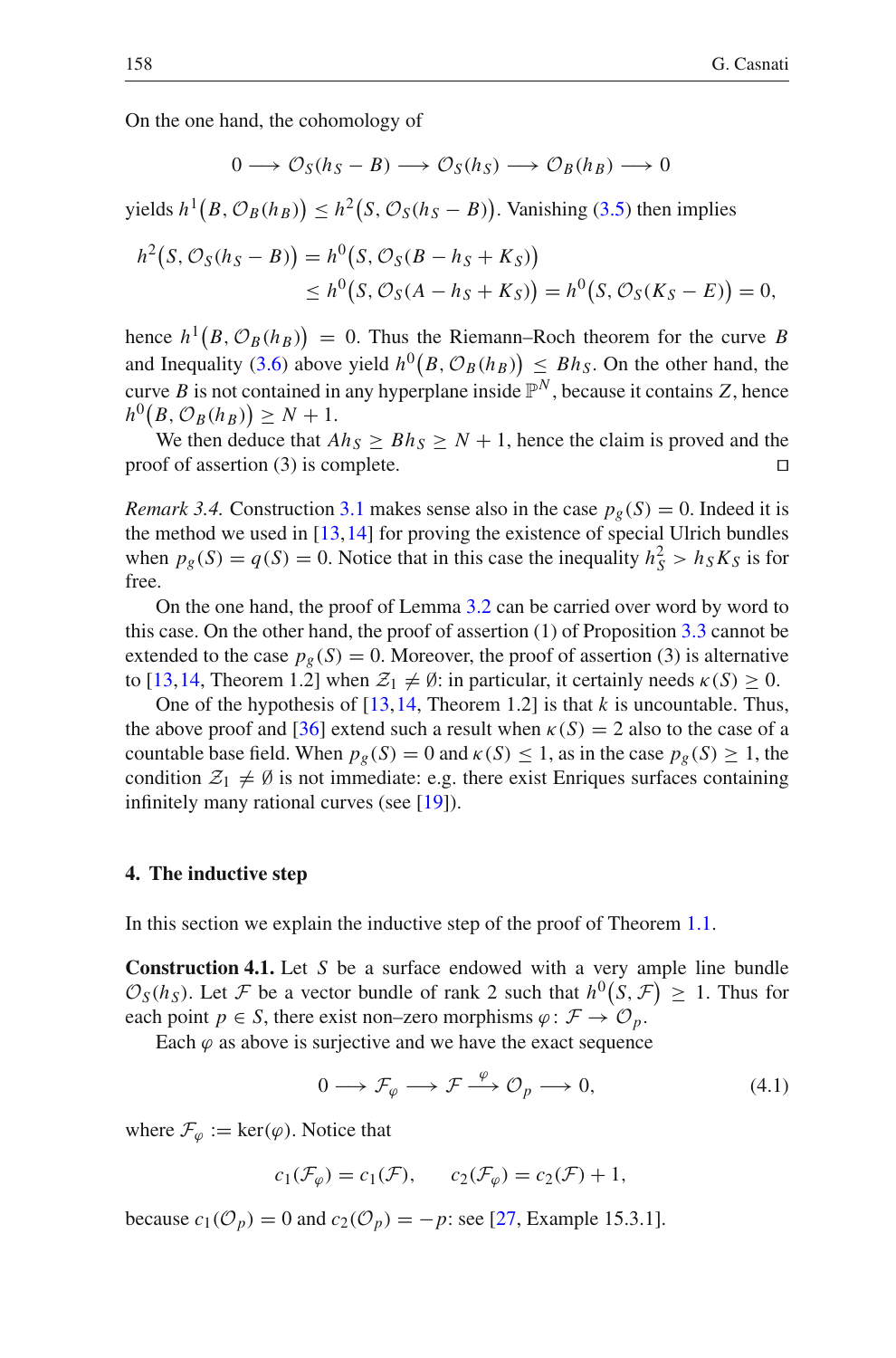**Lemma 4.2.** Let S be a surface endowed with a very ample line bundle  $\mathcal{O}_S(h_S)$ . *Assume that*  $\mathcal F$  *is a vector bundle of rank* 2 *such that*  $h^0(S, \mathcal F(-h_S)) = 0$  *and*  $h^0(S, \mathcal{F}) \geq 1.$ 

*If*  $p \in S$  and  $\varphi \in \text{Hom}_S(\mathcal{F}, \mathcal{O}_p)$  are general, then

$$
h^{0}(S, \mathcal{F}_{\varphi}) = h^{0}(S, \mathcal{F}) - 1, \quad h^{0}(S, \mathcal{F}_{\varphi}(-h_{S})) = 0, \quad h^{1}(S, \mathcal{F}_{\varphi}) = h^{1}(S, \mathcal{F})
$$

*for the sheaf*  $\mathcal{F}_{\varphi}$  *obtained from*  $\mathcal F$  *as in Construction (4.1).* 

*Proof.* The inequality  $h^0(S, \mathcal{F}_{\varphi}(-h_S)) \leq h^0(S, \mathcal{F}(-h_S)) \leq 0$  is trivial. The equality  $h^0(S, \mathcal{F}_{\varphi}) = h^0(S, \mathcal{F}) - 1$  is equivalent to the surjectivity of the map  $\overline{\varphi}$ :  $H^{0}(S, \mathcal{F}) \rightarrow k$  induced by  $\varphi$ . The fact that  $\overline{\varphi}$  is surjective for general  $p \in S$ and  $\varphi \in \text{Hom}_{\mathcal{S}}(\mathcal{F}, \mathcal{O}_p)$  is an open property, thus it suffices to check the existence of at least one  $p$  and one  $\varphi$  with such a property.

To this purpose there exists a non zero  $s \in H^0(S, \mathcal{F})$ . Its zero locus is the union of a 0–dimensional scheme *X* and a divisor *E* on *S*. In particular we have an exact sequence of the form

$$
0 \longrightarrow \mathcal{O}_S(E) \stackrel{\varepsilon}{\longrightarrow} \mathcal{F} \longrightarrow \mathcal{I}_{X|S}(c_1(\mathcal{F}) - E) \longrightarrow 0,
$$

Let now  $p \notin X \cup E$ . Applying  $\text{Hom}_S(\mathcal{I}_{X|S}(c_1(\mathcal{F}) - E), -)$  to the exact sequence

$$
0 \longrightarrow \mathcal{I}_{p|S}(E) \longrightarrow \mathcal{O}_S(E) \longrightarrow \mathcal{O}_p \longrightarrow 0,
$$
\n(4.2)

we obtain the exact sequence

$$
\operatorname{Ext}^1_S\big(\mathcal{I}_{X|S}(c_1(\mathcal{F})-E),\mathcal{I}_{p|S}(E)\big) \stackrel{\delta}{\longrightarrow} \operatorname{Ext}^1_S\big(\mathcal{I}_{X|S}(c_1(\mathcal{F})-E),\mathcal{O}_S(E)\big) \longrightarrow \operatorname{Ext}^1_S\big(\mathcal{I}_{X|S}(c_1(\mathcal{F})-E),\mathcal{O}_p\big).
$$

We have

$$
\mathcal{H}om_S(\mathcal{I}_{X|S}(c_1(\mathcal{F})-E), \mathcal{O}_p) \cong \mathcal{O}_p,
$$
  

$$
\mathcal{E}xt_S^1(\mathcal{I}_{X|S}(c_1(\mathcal{F})-E), \mathcal{O}_p) = 0
$$

because we compute them locally on *X* and  $p \notin X \cup E$ . The exact sequence of the low degree terms of the spectral sequence

$$
E_2^{i,j} := H^i(S, \mathcal{E}xt_S^j(\mathcal{I}_{X|S}(c_1(\mathcal{F}) - E), \mathcal{O}_p))
$$

then yields  $\text{Ext}^1_{S}(\mathcal{I}_{X|S}(c_1(\mathcal{F}) - E), \mathcal{O}_p) = 0$ . It follows that the map  $\delta$  above is surjective, hence we can lift Sequence  $(4.1)$  to another exact sequence obtaining a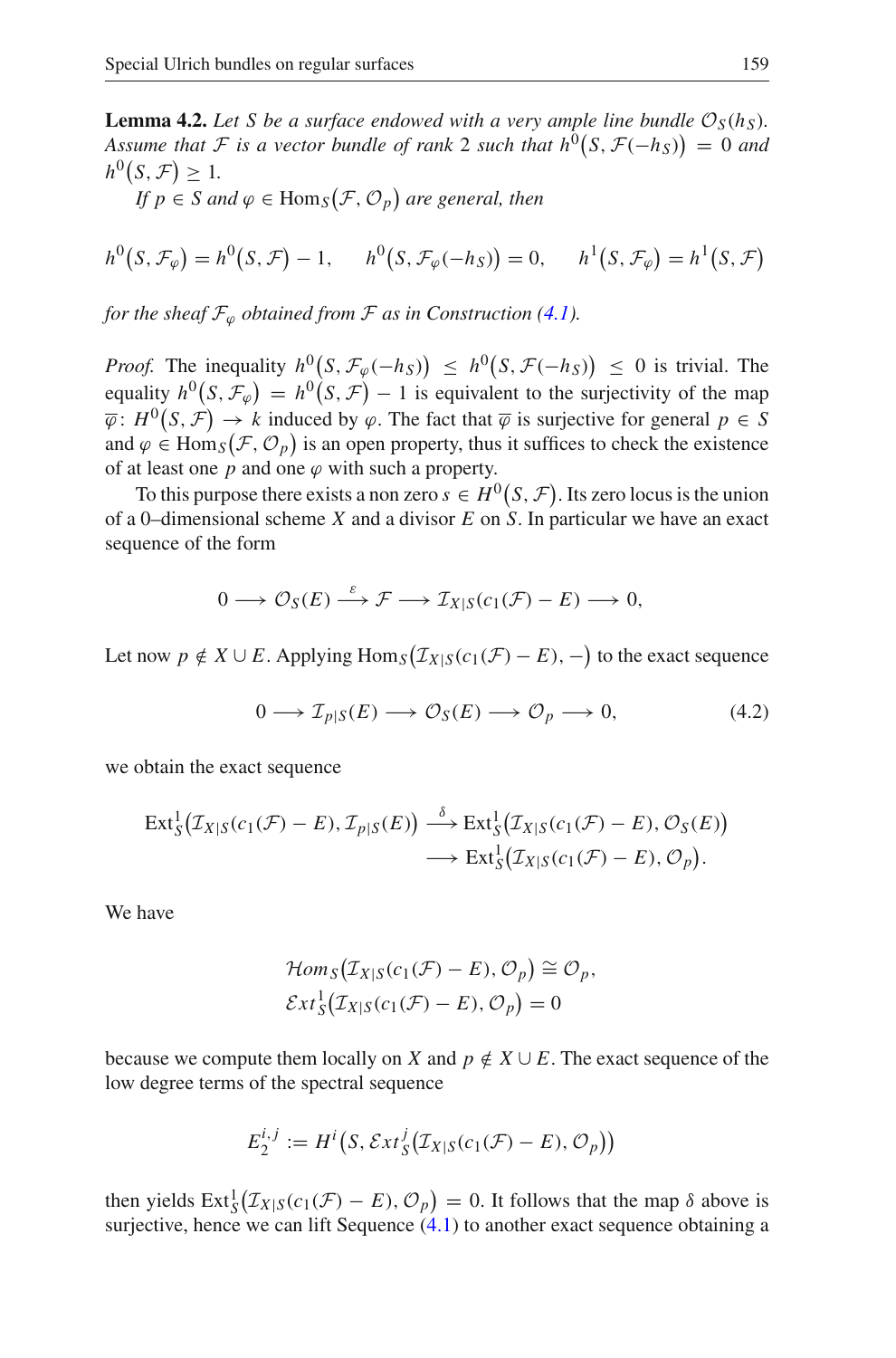commutative diagram of the form



Since  $p \notin E$ , it follows that  $h^0(S, \mathcal{I}_{p|S}(E)) = h^0(S, \mathcal{O}_S(E)) - 1$ , hence the map  $\overline{\epsilon}$ :  $H^0(S, \mathcal{O}_S(E)) \to k$  induced by  $\epsilon$  is surjective. The commutativity of the diagram then implies that the same is true for  $\overline{\varphi}$ . Thus  $h^0(S, \mathcal{F}_{\varphi}) = h^0(S, \mathcal{F}) - 1$ and  $h^1(S, \mathcal{F}_\varphi) = h^1(S, \mathcal{F})$  for  $\varphi$  general enough.

**Proposition 4.3.** Let S be a surface endowed with a very ample line bundle  $\mathcal{O}_S(h_S)$ . Assume that  $F$  is a vector bundle of rank 2 with  $h^0(S, F) \geq 1$ .

*Then the following properties hold for a sheaf*  $\mathcal{F}_{\varphi}$  *obtained from*  $\mathcal F$  *as in* (4.1)

(1)  $\mathcal{F}_{\varphi}$  *is simple if the same is true for*  $\mathcal{F}$ *.* (2)  $p_g(S) \le \dim \text{Ext}^2_S(\mathcal{F}_{\varphi}, \mathcal{F}_{\varphi}) \le \dim \text{Ext}^2_S(\mathcal{F}, \mathcal{F}).$ (3)  $\mathcal{F}_{\varphi}$  *is*  $\mu$ -stable if the same is true for  $\mathcal{F}$ .

*Proof.* In order to prove assertion (1), we notice that the quotient map  $\mathcal{O}_S \rightarrow \mathcal{O}_p$ induces by duality an inclusion  $0 \neq \text{Hom}_{S}(\mathcal{O}_{p}, \mathcal{O}_{p}) \subseteq \text{Hom}_{S}(\mathcal{O}_{S}, \mathcal{O}_{p}) \cong k$ , hence

$$
Hom_S(\mathcal{O}_p, \mathcal{O}_p) \cong k. \tag{4.3}
$$

Equality (2.1) yields

$$
\dim \operatorname{Ext}^i_{\mathcal{S}}(\mathcal{O}_p, \mathcal{F}) = h^{2-i}(\mathcal{S}, \mathcal{F}^{\vee}(K_{\mathcal{S}}) \otimes \mathcal{O}_p) = 2\delta_{2,i}.
$$

Thus the functor  $\text{Hom}_S(\mathcal{O}_p, -)$  applied to Sequence (4.1) we obtain

$$
\operatorname{Ext}_{S}^{1}(\mathcal{O}_{p}, \mathcal{F}_{\varphi}) \cong \operatorname{Hom}_{S}(\mathcal{O}_{p}, \mathcal{O}_{p}). \tag{4.4}
$$

On the one hand, each map in  $\text{Hom}_S(\mathcal{F}, \mathcal{F}_\varphi)$  induces a map in  $\text{Hom}_S(\mathcal{F}, \mathcal{F})$  by composing with the inclusion  $\mathcal{F}_{\varphi} \subseteq \mathcal{F}$ : it follows that the composed map is never surjective. On the other hand, each non–zero element in  $\text{Hom}_S(\mathcal{F}, \mathcal{F})$  must be a homothety because  $F$  is simple, hence it is an isomorphism. We deduce that  $\text{Hom}_S(\mathcal{F}, \mathcal{F}_\varphi) = 0.$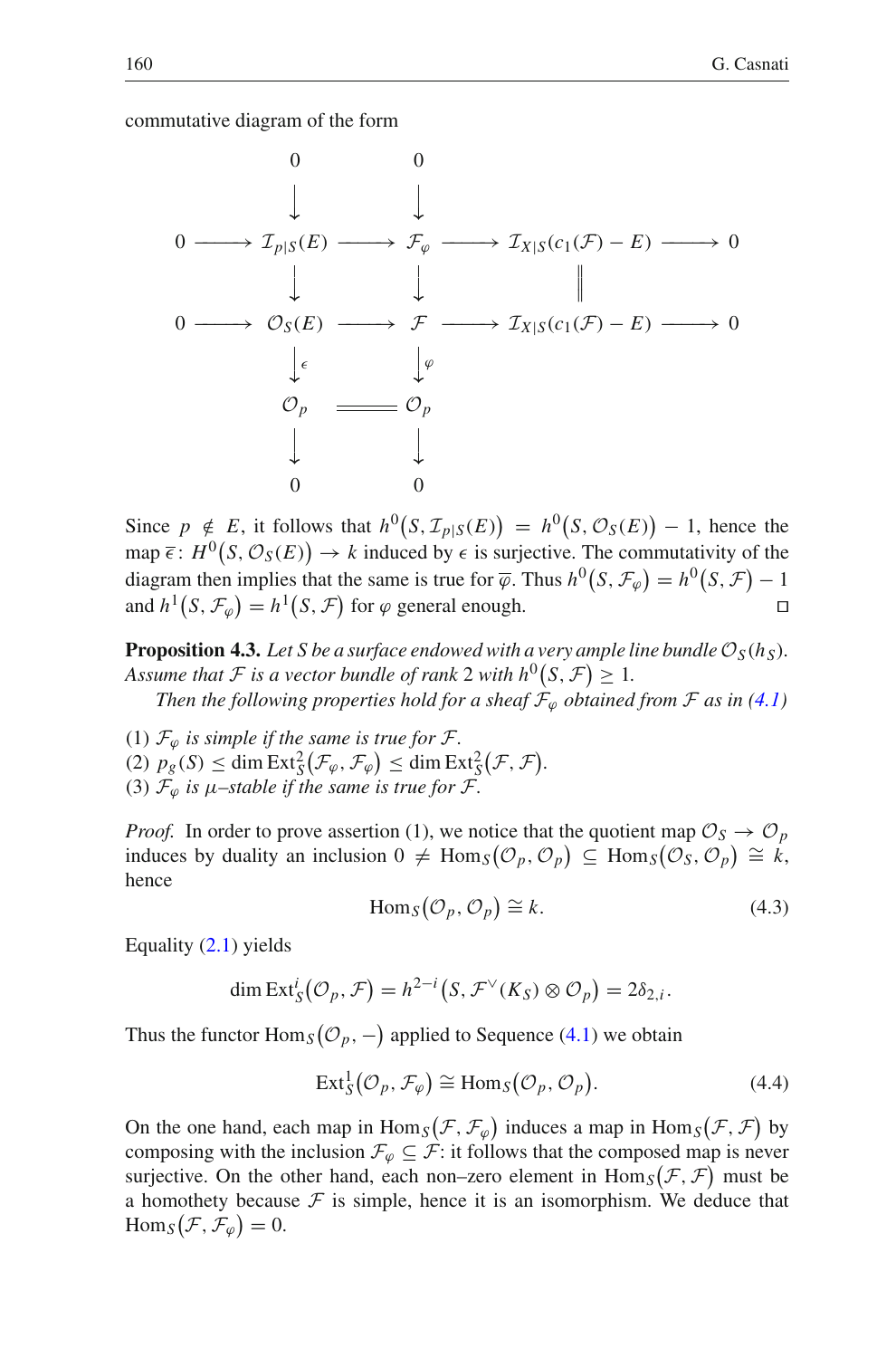Thus we obtain  $\text{Hom}_S(\mathcal{F}_{\varphi}, \mathcal{F}_{\varphi}) \subseteq \text{Ext}^1_S(\mathcal{O}_p, \mathcal{F}_{\varphi})$ , by applying  $\text{Hom}_S(-, \mathcal{F}_{\varphi})$ to Sequence  $(4.1)$ . If we combine this inclusion with Equality  $(4.3)$  and  $(4.4)$ , we finally obtain that  $\mathcal{F}_{\varphi}$  is simple, i.e. assertion (1) is proven.

We prove assertion (2). Since  $F$  is a vector bundle, the following obvious equalities

$$
h^{0}(S, \mathcal{F}^{\vee} \otimes \mathcal{O}_{p}) = 2, \qquad h^{1}(S, \mathcal{F}^{\vee} \otimes \mathcal{O}_{p}) = h^{2}(S, \mathcal{F}^{\vee} \otimes \mathcal{O}_{p}) = 0
$$

hold, hence  $\text{Ext}^2_{S}(\mathcal{F}, \mathcal{F}_{\varphi}) \cong \text{Ext}^2_{S}(\mathcal{F}, \mathcal{F})$ , by applying  $\text{Hom}_S(\mathcal{F}, -)$  to Sequence (4.1). Equality (2.1) and  $\text{Hom}_S(\mathcal{F}_{\varphi},-)$  applied to Sequence (4.1) tensored by  $\mathcal{O}_S(K_S)$  yield

$$
\operatorname{Ext}_{S}^{2}(\mathcal{F}_{\varphi},\mathcal{F}_{\varphi})^{\vee} \cong \operatorname{Hom}_{S}(\mathcal{F}_{\varphi},\mathcal{F}_{\varphi}(K_{S})) \subseteq \operatorname{Hom}_{S}(\mathcal{F}_{\varphi},\mathcal{F}(K_{S}))
$$

$$
\cong \operatorname{Ext}_{S}^{2}(\mathcal{F},\mathcal{F}_{\varphi})^{\vee} \cong \operatorname{Ext}_{S}^{2}(\mathcal{F},\mathcal{F})^{\vee}.
$$

The statement follows from the above inclusion and Inequality (2.2).

Consider now assertion (3). Since  $\mathcal{F}_{\varphi} \subseteq \mathcal{F}$  and  $\mu(\mathcal{F}_{\varphi}) = \mu(\mathcal{F})$ , it follows that each subsheaf destabilizing  $\mathcal{F}_{\varphi}$  also destabilizes  $\mathcal{F}$ . Thus assertion (3) is proven.  $\Box$ 

#### **5. The proof of Theorem 1.1**

In this section we put together the above results with the following classical theorem for proving Theorem 1.1 stated in the introduction.

**Theorem 5.1.** Let S be a surface,  $p \in S$ , F a simple vector bundle of rank  $r \geq 2$  $\text{with } \text{Ext}_{S}^{2}(\mathcal{F}, \mathcal{F}) = p_{g}(S), \varphi \in \text{Hom}_{S}(\mathcal{F}, \mathcal{O}_{p}) \text{ non-zero and } \mathcal{F}_{\varphi} := \text{ker}(\varphi).$ *Then*  $F_{\varphi}$  *has a universal deformation whose general sheaf is locally free at p.* 

*Proof.* See [3, Theorem 1.4 and Corollary 1.5]. The simplicity hypothesis is mentioned in [3, p. 450].

As pointed out in the Introduction, if  $\mathcal E$  is a vector bundle on  $S$  with first Chern class  $c_1(\mathcal{E}) = 3h_S + K_S$ , then Equality (2.1) implies that  $\mathcal E$  is Ulrich if and only if

$$
h^{0}(S, \mathcal{E}(-h_{S})) = h^{1}(S, \mathcal{E}(-h_{S})) = 0.
$$

Let *F* be the bundle defined in Construction 3.1. If  $p_g(S) \ge 1$ , then  $\mathcal{E} := \mathcal{F}(h_S)$ satisfies all the conditions for being a special Ulrich bundle, but the vanishing  $h^0(S, \mathcal{E}(-h_S)) = h^0(S, \mathcal{F}) = 0$ . Nevertheless,  $\mathcal{F}$  can be viewed as a good approximation of a special Ulrich bundle. For this reason we introduce the following definition.

**Definition 5.2.** Let *S* be a surface endowed with a very ample line bundle  $\mathcal{O}_S(h_S)$ . A torsion–free coherent sheaf *F* of rank 2 on *S* is called *d*–good if  $c_1(\mathcal{F}) = c_1$ where  $c_1 := h_S + K_S$ ,  $h^0(S, \mathcal{F}) = d$  and  $h^1(S, \mathcal{F}) = h^0(S, \mathcal{F}(-h_S)) = 0$ .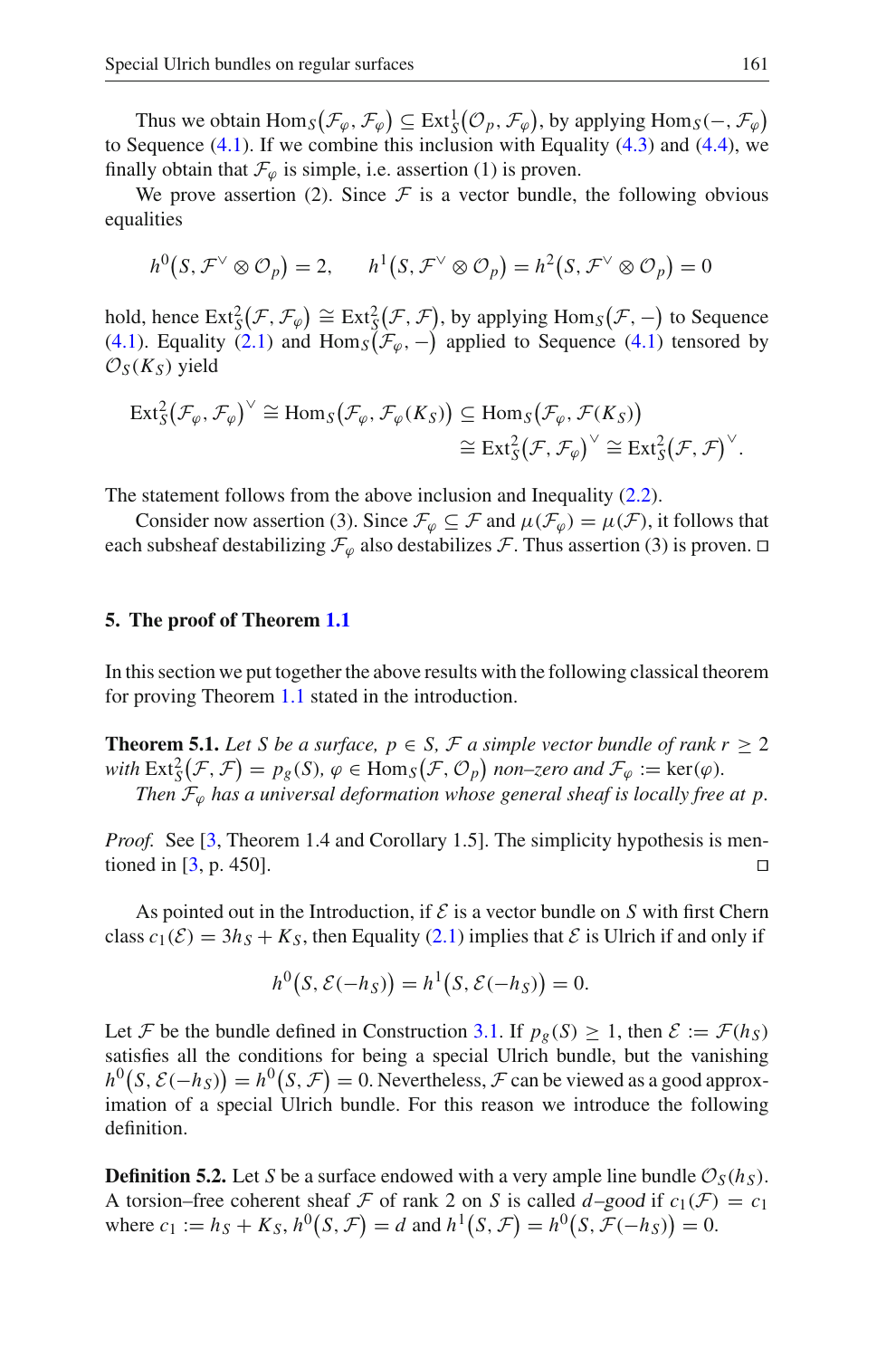As explained above, if  $\mathcal F$  is a 0–good bundle, then  $\mathcal E := \mathcal F(h_S)$  is a special Ulrich bundle of rank 2.

If  $q(S) = 0$ , then the bundle *F* obtained from a scheme *Z* as in Construction 3.1 is  $p_g(S)$ –good by Lemma 3.2: in particular if  $p_g(S) = 0$ , then  $\mathcal{F}(h_S)$  is a special Ulrich bundle.

*Remark 5.3.* Notice that, thanks to Equality  $(2.3)$ , a vector bundle  $\mathcal F$  of rank 2 is *d*–good if and only if

$$
c_1(\mathcal{F}) = c_1
$$
,  $c_2(\mathcal{F}) = c_2^{(d)} := \frac{h_S^2 + h_S K_S}{2} + 2\chi(\mathcal{O}_S) - d$ 

and  $h^1(S, \mathcal{F}) = h^0(S, \mathcal{F}(-h_S)) = 0$ , because  $h^2(S, \mathcal{F}) = h^0(S, \mathcal{F}(-h_S))$ .

We are now able to prove Theorems 1.1 stated in the introduction.

*Proof of Theorem 1.1..* We will prove the statement by descending induction, showing for each  $d = p_g(S), \ldots, 0$  the existence of a simple (resp.  $\mu$ -stable)  $d$ -good bundle  $\mathcal{F}_d$  with dim  $\text{Ext}^2_S(\mathcal{F}_d, \mathcal{F}_d) = p_g(S)$ .

For the base step let  $\mathcal{F}_{p_g(S)}$  be the bundle  $\mathcal F$  defined in Construction (3.1) from *Z* ∈ *Z* (resp. *Z* ∈ *Z*<sub>1</sub>) which is *p<sub>g</sub>*(*S*)–good and simple when  $h_S^2 + 4 \ge h_S K_S$ (resp.  $\mu$ –stable when  $h_S^2 > h_S K_S$ ), thanks to Lemma 3.2 and Proposition 3.3.

Now let  $p_g(S) \ge d \ge 1$  and assume the existence of a simple (resp.  $\mu$ –stable) *d*–good bundle  $\mathcal{F}_d$  with dim Ext<sub>S</sub></sub> $(\mathcal{F}_d, \mathcal{F}_d) = p_g(S)$ . It follows from Construction 4.1 the existence of a simple (resp.  $\mu$ –stable) ( $d - 1$ )–good sheaf  $\mathcal{F}_{\varphi}$  with dim  $\text{Ext}^2_S(\mathcal{F}_{\varphi}, \mathcal{F}_{\varphi}) = p_g(S)$ , thanks to Lemmas 3.2, 4.2 and Proposition 4.3.

Thanks to [40, Theorem 0.3], the point corresponding to  $\mathcal{F}_{\varphi}$  in  $Spl_S(2; c_1, c_2^{d-1})$ (resp.  $M_S(2; c_1, c_2^{d-1})$ ) is smooth and it lies in a component *M* of dimension

$$
\dim \operatorname{Ext}_S^1(\mathcal{F}_{\varphi}, \mathcal{F}_{\varphi}) = h_S^2 - K_S^2 + 5\chi(\mathcal{O}_S) - 4d + 4.
$$

Thus we have an integral open smooth neighborhood  $B \subseteq M$  of the point corresponding to  $\mathcal{F}_{\varphi}$  and a flat family  $\mathfrak{F}$  over *B* with  $\mathfrak{F}_{b_0} \cong \mathcal{F}_{\varphi}$  for some  $b_0 \in B$ .

Since  $\mathcal{F}_d$  satisfies the hypothesis of Theorem 5.1 and  $\mathcal{F}_\varphi$  is locally free on  $S \setminus \{ p \}$ , up to shrinking *B* we can assume that  $\mathfrak{F}_b$  is locally free at *p* for each *b* ∈ *B* \{ *b*<sub>0</sub> }. Thus the sheaf  $\mathcal{F}_{d-1} := \mathfrak{F}_b$  is a simple (resp.  $\mu$ –stable) (*d* −1)–good bundle for each choice  $b \in B \setminus \{b_0\}$ .

The smoothness of *B* implies that the tangent space at  $b \in B$  has dimension

$$
h_S^2 - K_S^2 + 4\chi(\mathcal{O}_S) - 4d + 5 + \dim \text{Ext}_S^2(\mathcal{F}_{d-1}, \mathcal{F}_{d-1})
$$
  
=  $\dim \text{Ext}_S^1(\mathcal{F}_{d-1}, \mathcal{F}_{d-1}) = \dim \text{Ext}_S^1(\mathcal{F}_{\varphi}, \mathcal{F}_{\varphi}),$ 

hence dim  $\text{Ext}_{S}^{2}(\mathcal{F}_{d-1}, \mathcal{F}_{d-1}) = p_{g}(S).$ 

We can repeat the above steps untill  $d = 1$ . After  $p_g(S)$  steps we obtain the existence of a 0–good bundle  $\mathcal{F}_0$  representing a smooth point in  $Spl_S(2; c_1, c_2^{(p_g(S))})$  $(m \text{ s.t. } R_S(2; c_1, c_2^{(p_S(S))})$  lying in a component of dimension  $h_S^2 - K_S^2 + 5\chi(\mathcal{O}_S)$ , which is necessarily unique.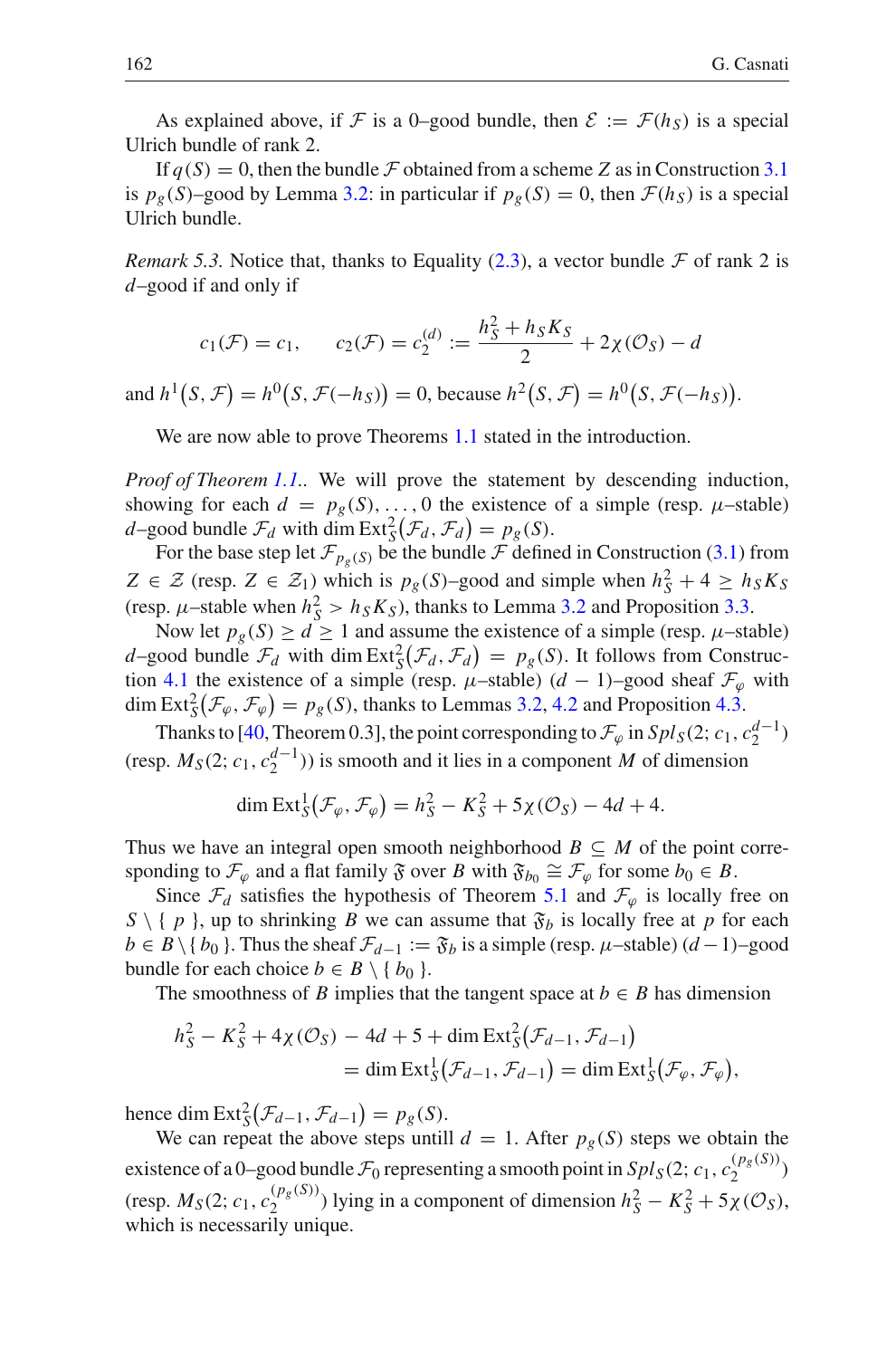In order to prove the theorem we finally notice that the map  $G \mapsto G(h_S)$ induces a well defined isomorphism  $Spl_S(2; c_1, c_2^{(p_g(S))}) \cong Spl_S(2; c_1^{sp}, c_2^{sp})$  (resp.  $M_S(2; c_1, c_2^{(p_g(S))}) \cong M_S(2; c_1^{sp}, c_2^{sp})$  $\binom{3p}{2}$ ).

# **6. Examples**

In this section we give some applications of Theorem 1.1. We first show that Ulrich bundles are quite common on regular surfaces. Then we give examples of polarized surfaces fulfilling the hypothesis of Theorem 1.1.

*Example 6.1.* Let *S* be a surface with  $q(S) = 0$ ,  $p_g(S) \ge 1$  and  $\mathcal{O}_S(H)$  an ample line bundle. Then there exists an integer  $n_0$  such that for each  $n \geq n_0$  the surface *S* supports a special Ulrich bundle of rank 2 with respect to  $\mathcal{O}_S(nH)$ . If  $\mathcal{Z}_1 \neq \emptyset$ such bundles can be taken  $\mu$ –stable.

Indeed, it suffices to check that there is  $n_0$  such that  $\mathcal{O}_S(nH)$  satisfies the hypothesis of Theorem 1.1 for  $n \ge n_0$ , i.e.  $n^2H^2 > nHK_S$  and  $h^0(S, \mathcal{O}_S(2K_S$  $n(H)$ ) = 0.

Since *H* is ample, it follows that there is  $n_1$  such that  $n_1H$  is very ample and non–special. Again the ampleness of *H* implies  $H^2 \ge 1$ , hence there is  $n_2$  such that  $(2K_S - n_2H)H < 0$ , hence  $h^0(S, \mathcal{O}_S(2K_S - n_2H)) = 0$  by the Nakai criterion. Finally, it is easy to check that for such an  $n_2$  we also have  $(n_2H - K_S)H > 0$ . It then suffices to chose  $n_0 := \max\{n_1, n_2\}$ .

The case when there exists a relatively minimal elliptic fibration without multiple fibres  $\psi: S \to \mathbb{P}^1$  is of particular interest. Indeed, in this case we have  $\kappa(S) \leq 1$ , thus  $h^0(S, \mathcal{O}_S(2K_S - h_S)) = 0$  as pointed out in the introduction.

We know that  $\mathcal{O}_S(K_S) \cong \psi^* \mathcal{O}_{\mathbb{P}^1}(e-2)$  where  $\mathcal{O}_{\mathbb{P}^1}(e) := (R^1 \psi_* \mathcal{O}_S)^\vee$  (see [7, Theorem V.12.1]): in particular  $\kappa(S) \ge 0$  implies  $e \ge 2$  and we will assume it from now on, hence  $HK_S \ge 0$ . Moreover,  $p_g(S) = h^0(\mathbb{P}^1, \mathcal{O}_{\mathbb{P}^1}(e-2))$  and  $\chi(\mathcal{O}_S) = e$ , hence  $q(S) = 0$  (see [7, Proposition V.12.2] and its proof).

If  $\mathcal{O}_S(H)$  is very ample and  $\mathcal{O}_S(h_S) := \mathcal{O}_S(H + K_S)$ , then  $h^1(S, \mathcal{O}_S(h_S)) = 0$ by the Kodaira vanishing theorem and  $\mathcal{O}_S(h_S)$  is very ample because  $\mathcal{O}_S(K_S)$ is globally generated. Finally,  $h_S^2 = H^2 + 2HK_S > HK_S = h_S K_S$  because  $HK_S > 0.$ 

An example of the above set up is the case of an elliptic fibration with a section: in this case there are trivially no multiple fibres. This case has been inspected in [39] with a more direct approach.

In [24] the author proved the existence of special Ulrich bundles of rank 2 on each polarized  $K3$  surface, extending some earlier results (see  $[2,18]$ ). The case of Enriques surfaces was examined in  $[9,13]$ . We list below some other interesting examples.

*Example 6.2.* Let *S* be a regular surface and  $\mathcal{O}_S(h_S) \cong \mathcal{O}_S(nK_S)$  for some integer  $n \geq 3$ . Then *S* supports a  $\mu$ -stable special Ulrich bundle of rank 2 with respect to  $\mathcal{O}_S(h_S)$ .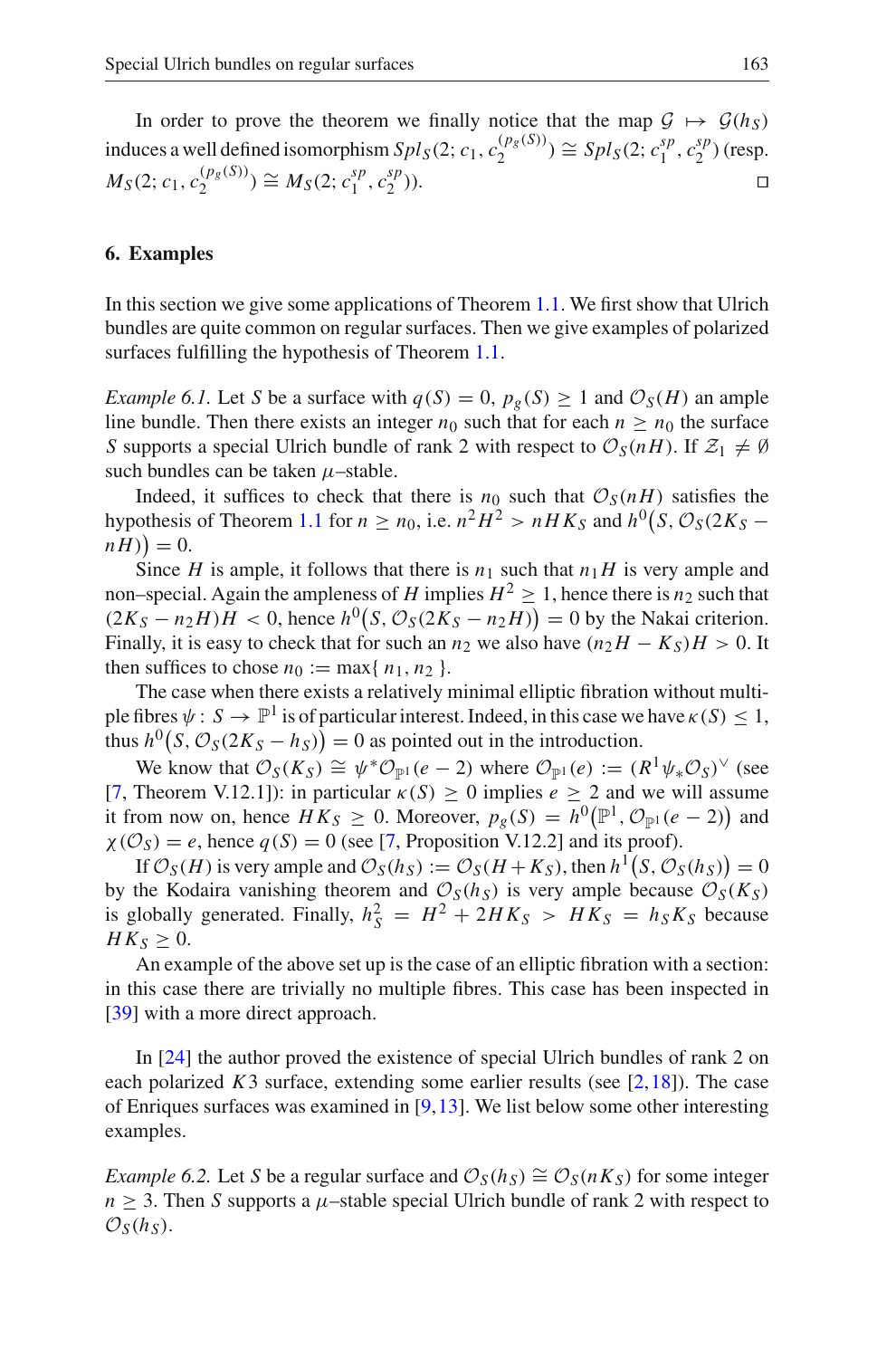Indeed, in this case  $\mathcal{Z}_1 \neq \emptyset$  (see [36]) and  $K_S$  is ample, hence *S* is minimal: then  $h^1(S, \mathcal{O}_S(h_S)) = 0$  thanks to [7, Proposition VII.5.3]. Moreover, the conditions  $h_S^2 > h_S K_S$  and  $h^0(S, \mathcal{O}_S(2K_S - h_S)) = 0$  are trivially satisfied in this case.

The above result cannot be extended to the cases  $1 \le n \le 2$  using the same argument. Indeed,  $h^0(S, \mathcal{O}_S(2K_S - h_S)) \geq 1$  in these cases. In particular, we cannot apply Theorem 5.1 in the base case of the induction in the proof of Theorem 1.1.

Notice that the case  $n = 2$  could be within reach: indeed it would be sufficient to check that  $h^0(S, \mathcal{F} \otimes \mathcal{I}_{Z|S}) < h^0(S, \mathcal{F})$  in the proof of Proposition 3.3, because  $h^0(S, \mathcal{O}_S(2K_S - h_S)) = 1$  (for some similar results in this direction see Example 8.4).

On the other hand, the case  $n = 1$  seems to be out of reach with our methods, because  $h^0(S, \mathcal{O}_S(2K_S - h_S)) = p_g(S)$  in this case.

It is classically known (see [11] and the references therein) that non–degenerate surfaces *S* of degree  $d = 2N - 2 + s$  in  $\mathbb{P}^N$  are geometrically ruled or  $\hat{K}$ 3 when *s* ≤ 0. In [11] the author gives a description of surfaces with  $1 \le s \le N - 3$  when  $\mathcal{O}_S(h_S)$  is non–special. In all these cases  $s \equiv h_S K_S \pmod{2}$ ,

$$
h_S K_S \le \begin{cases} 3s & \text{if } 0 \le s \le N-3, \\ s-2 & \text{if } s < 0. \end{cases}
$$

*Example 6.3.* Let  $k \cong \mathbb{C}$  and  $S \subseteq \mathbb{P}^N$  a non–ruled, non–degenerate surface of degree  $2N - 2 + s$  where  $N \ge 3 + s$  and  $0 \le s \le 3$  such that  $\mathcal{O}_S(h_S)$  is non– special. Moreover, if  $p_g(S) \ge 1$  and  $\kappa(S) = 2$ , we also assume

$$
N \ge \frac{5s+3}{2}.\tag{6.1}
$$

Then *S* supports special Ulrich bundles of rank 2 with respect to  $\mathcal{O}_S(h_S)$ . Since  $k \cong \mathbb{C}$ , it follows that  $\mathcal{Z}_1 \neq \emptyset$  hence such bundles can be taken  $\mu$ –stable.

The classification given in [11, Propositions 2.1, 2.2, 2.3] and [11, Lemma 1.10] imply that *S* is always regular in these cases, hence the assertion follows from [13,14] if  $p_g(S) = 0$ . Thus, from now on, we will assume  $p_g(S) \ge 1$ . Notice that the inequality  $N \geq 3 + s$  implies  $h_S^2 > h_S K_S$ .

If  $\kappa(S) \leq 1$ , then  $h^0(S, \mathcal{O}_S(2K_S - h_S)) = 0$  trivially. If  $\kappa(S) = 2$ , then Inequality (6.1) implies  $2h_S K_S - h_S^2 < 0$ , hence  $h^0(S, \mathcal{O}_S(2K_S - h_S)) = 0$  thanks to the Nakai criterion. In both the cases the assertion then follows from Theorem 1.1.

*Example 6.4.* Let  $S \subseteq \mathbb{P}^N$  be a non–degenerate regular surface with  $\kappa(S) \leq 1$ ,  $N \ge p_g(S) - 2$  and such that  $\mathcal{O}_S(h_S)$  is non–special. Then *S* supports simple special Ulrich bundles of rank 2 with respect to  $\mathcal{O}_S(h_S)$ . If  $\mathcal{Z}_1 \neq \emptyset$  and  $N \geq p_g(S) + 1$ such bundles can be taken  $\mu$ –stable.

Indeed, in this case, we already know that

$$
h^0(S, \mathcal{O}_S(K_S - h_S)) = h^0(S, \mathcal{O}_S(2K_S - h_S)) = 0.
$$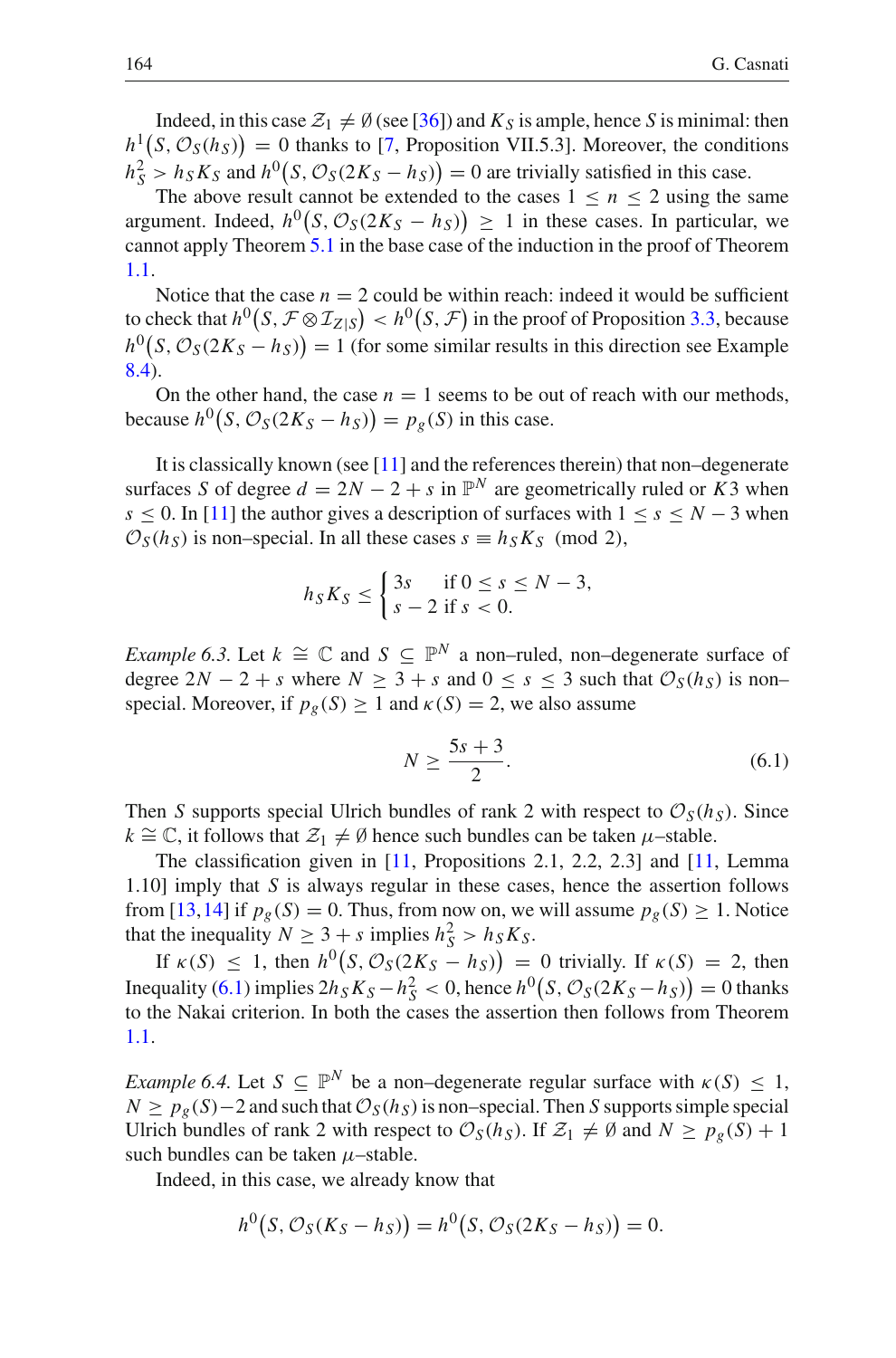The inequalities  $N \ge p_g(S) - 2$  and  $N \ge p_g(S) + 1$  are respectively equivalent to  $h_S^2 + 4 \ge h_S K_S$  and  $h_S^2 > h_S K_S$ . Thus the assertions follows from Theorem 1.1.

As a more concrete example, assume that  $k \cong \mathbb{C}$  and let  $S \subseteq \mathbb{P}^4$  be a surface with  $\kappa(S) = 1$  and degree  $d = 7, 8$ . In [41,42] it is shown that the surfaces S are exactly the ones linked to a plane in either a quadro–quartic or a cubo–cubic complete intersection inside  $\mathbb{P}^4$ .

The results in [44] imply that the minimal free resolutions of  $\mathcal{I}_{S|\mathbb{P}^4}$  look like

$$
0 \longrightarrow \mathcal{O}_{\mathbb{P}^4}(-5)^{\oplus 2} \longrightarrow \mathcal{O}_{\mathbb{P}^4}(-2) \oplus \mathcal{O}_{\mathbb{P}^4}(-4)^{\oplus 2} \longrightarrow \mathcal{I}_{S|\mathbb{P}^4} \longrightarrow 0,
$$
  

$$
0 \longrightarrow \mathcal{O}_{\mathbb{P}^4}(-5)^{\oplus 2} \longrightarrow \mathcal{O}_{\mathbb{P}^4}(-3)^{\oplus 2} \oplus \mathcal{O}_{\mathbb{P}^4}(-4) \longrightarrow \mathcal{I}_{S|\mathbb{P}^4} \longrightarrow 0
$$

respectively. The cohomology of the exact sequence

$$
0\longrightarrow \mathcal{I}_{S|\mathbb{P}^4}\longrightarrow \mathcal{O}_{\mathbb{P}^4}\longrightarrow \mathcal{O}_S\longrightarrow 0
$$

implies that  $\mathcal{O}_S(h_S)$  is non–special,  $q(S) = 0$ ,  $p_g(S) = 2$ .

In both the cases *S* is determinantal. Nevertheless, *S* is not defined by a matrix with linear entries, hence we cannot use the results proved in  $[31,32]$  for deducing the existence of an Ulrich bundle.

Similarly, we cannot use the results in [39]. Indeed, in [35, Theorem III.4.2 and Observation III.3.5], the author proves that for a surface *S* as above which is also very general, then  $Pic(S)$  is generated by  $h<sub>S</sub>$  and  $K<sub>S</sub>$ . If the canonical map  $\psi: S \to \mathbb{P}^1$  has a section  $\sigma: \mathbb{P}^1 \to S$ , then  $C := \text{im}(\sigma)$  is a rational curve linearly equivalent to  $xh_S + yK_S$  for some integers x, y. Since C is the image of a section of the canonical map, it follows that  $1 = C K_S = x h_S K_S$  which is impossible, because the last number is a multiple of 3 or 4 (according with the two cases  $h_S^2 = 7$ , 8).

# **7. Ulrich–wildness**

In this very short section we deal with the size of the families of Ulrich bundles supported on the surfaces we are interested in.

A variety *X* is called Ulrich–wild if it supports families of dimension *p* of pairwise non–isomorphic, indecomposable, Ulrich sheaves with respect to  $\mathcal{O}_X(h_X)$ for arbitrary large *p*.

**Lemma 7.1.** *Let X be a smooth variety endowed with a very ample line bundle*  $\mathcal{O}_X(h_X)$ .

*If*  $\mathcal{E}$  *is a simple Ulrich bundle on X such that* dim  $\text{Ext}^1_S(\mathcal{E}, \mathcal{E}) \geq 3$ , then X is *Ulrich–wild.*

*Proof.* It is an immediate consequence of [26, Theorem A, Corollary 2.1 and Remark 1.6 v)], because every Ulrich bundle is semistable by [12, Theorem 2.9] and each non–zero automorphism of a simple sheaf is an isomorphism.

We deduce the following criterion for the surfaces we are interested in.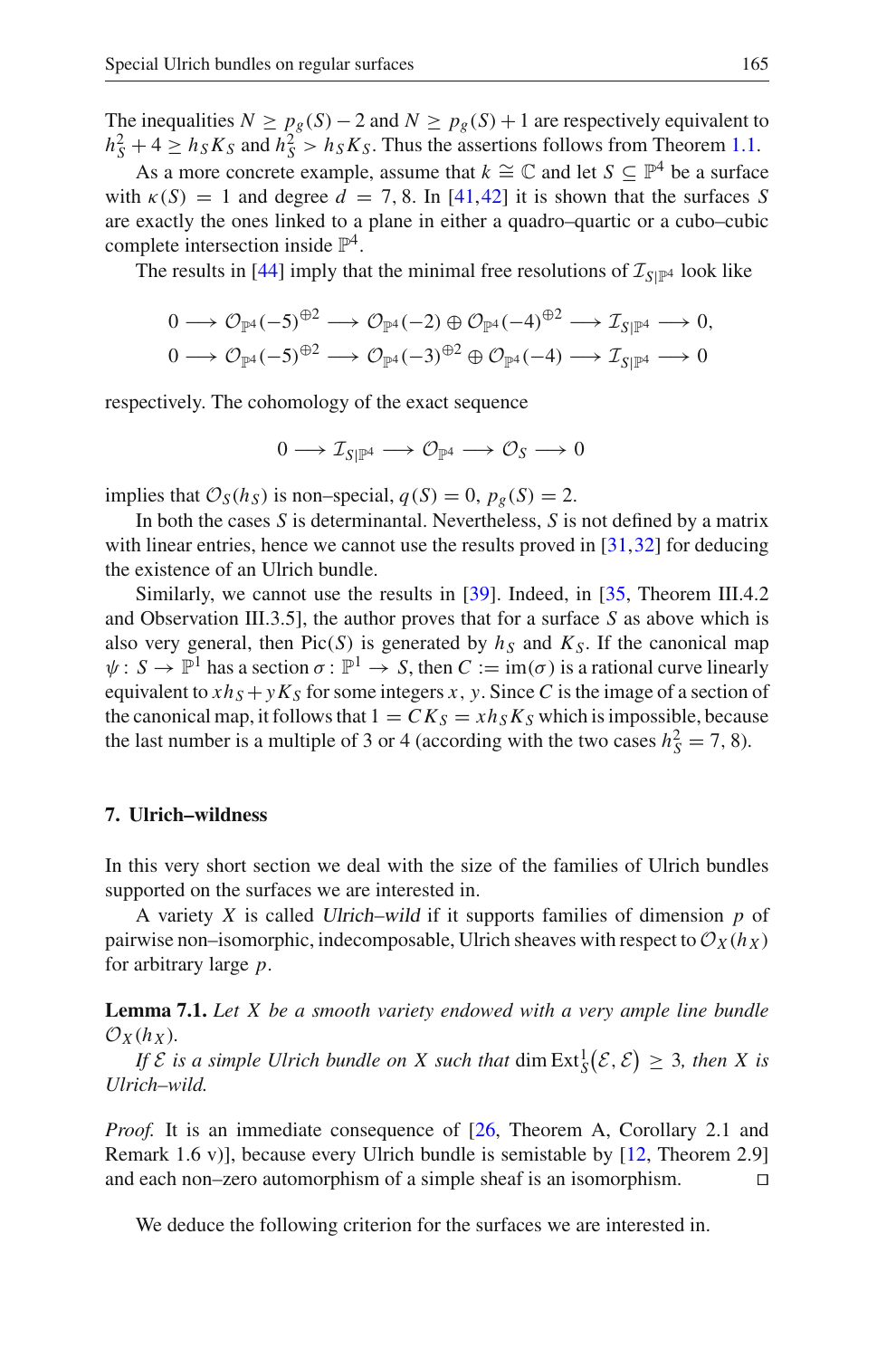**Proposition 7.2.** *Let S be a surface with*  $q(S) = 0$ *,*  $p_g(S) \ge 1$ *, endowed with a very ample non–special line bundle*  $\mathcal{O}_S(h_S)$ . Assume  $h^0(S, \mathcal{O}_S(2K_S - h_S)) = 0$  $\frac{a}{s} + 4 \geq h_S K_S$ .

*Then S is Ulrich–wild.*

*Proof.* Consider the bundle  $F$  defined in Construction (3.1). We know from Proposition 3.3 that *F* is simple and dim  $\text{Ext}^1_S(\mathcal{F}, \mathcal{F}) = p_g(S)$ . Then, Equality (2.3) yields

$$
h_S^2 - K_S^2 + \chi(\mathcal{O}_S) + 4 = 1 + p_g(S) - \chi(\mathcal{F} \otimes \mathcal{F}^{\vee}) = \dim \text{Ext}_S^1(\mathcal{F}, \mathcal{F}) \ge 0.
$$

The same argument applied to the Ulrich bundle  $\mathcal E$  defined in Theorem 1.1, then yields

$$
\dim \operatorname{Ext}_S^1(\mathcal{E}, \mathcal{E}) = 1 + p_g(S) - \chi(\mathcal{E} \otimes \mathcal{E}^\vee) = h_S^2 - K_S^2 + 5\chi(\mathcal{O}_S) \ge 3.
$$

Thus the statement follows immediately from Lemma 7.1.

The above proposition extends [13, Theorem 1.3] to the case  $p_g(S) \geq 1$ .

**Corollary 7.3.** *Let S be one of the surfaces described in Examples* 6.1, 6.2, 6.3, 6.4*.*

*Then S is Ulrich–wild.*

*Proof.* The statement is a trivial consequence of Proposition 7.2. □

# **8. Ulrich bundles on surfaces of low degree**

In [15, Theorems 1.4 and 1.5] the author deals with the existence of special Ulrich bundles on surfaces of low degree on surfaces  $S \subseteq \mathbb{P}^N$ .

We start this section by improving  $[15,$  Theorem 1.4]. We work over the complex field C, hence *S*<sub>0</sub> is dense for each surface *S* with  $\kappa(S) \ge 0$  by Remark 2.3.

**Theorem 8.1.** *Let*  $k \cong \mathbb{C}$ ,  $S \subseteq \mathbb{P}^N$  *a surface of degree*  $d \leq 8$ *.* 

*Then the following assertions holds.*

(1) *If*  $\kappa(S) \leq 1$ *, then S supports special Ulrich bundles.* 

(2) If  $\kappa(S) = 2$  and S is general, then S supports special Ulrich bundles.

*Proof.* Thanks to [15, Theorem 1.4] we know that if  $\kappa(S) \neq 1$ , then *S* supports Ulrich bundles  $\mathcal E$  of even rank  $r_{Ulrich}^{sp}$  as in [15, Table A] and such that

$$
c_1(\mathcal{E}) = \frac{r_{Ulrich}^{sp}}{2}(3h_S + K_S).
$$

In particular  $r_{Ulrich}^{sp} = 2$  if either  $\kappa(S) \le 0$  or  $\kappa(S) = 2$  and *S* is general. Thus such an Ulrich bundle  $\mathcal E$  is special in these cases.

If  $\kappa(S) = 1$ , taking into account of the classification in [15, Table A] and the results in [41,42], we know that  $S \subseteq \mathbb{P}^4$  is a properly elliptic surface of degree either 7 or 8. The existence of special Ulrich bundles on such surfaces has been proved in Example 6.4.

$$
\qquad \qquad \Box
$$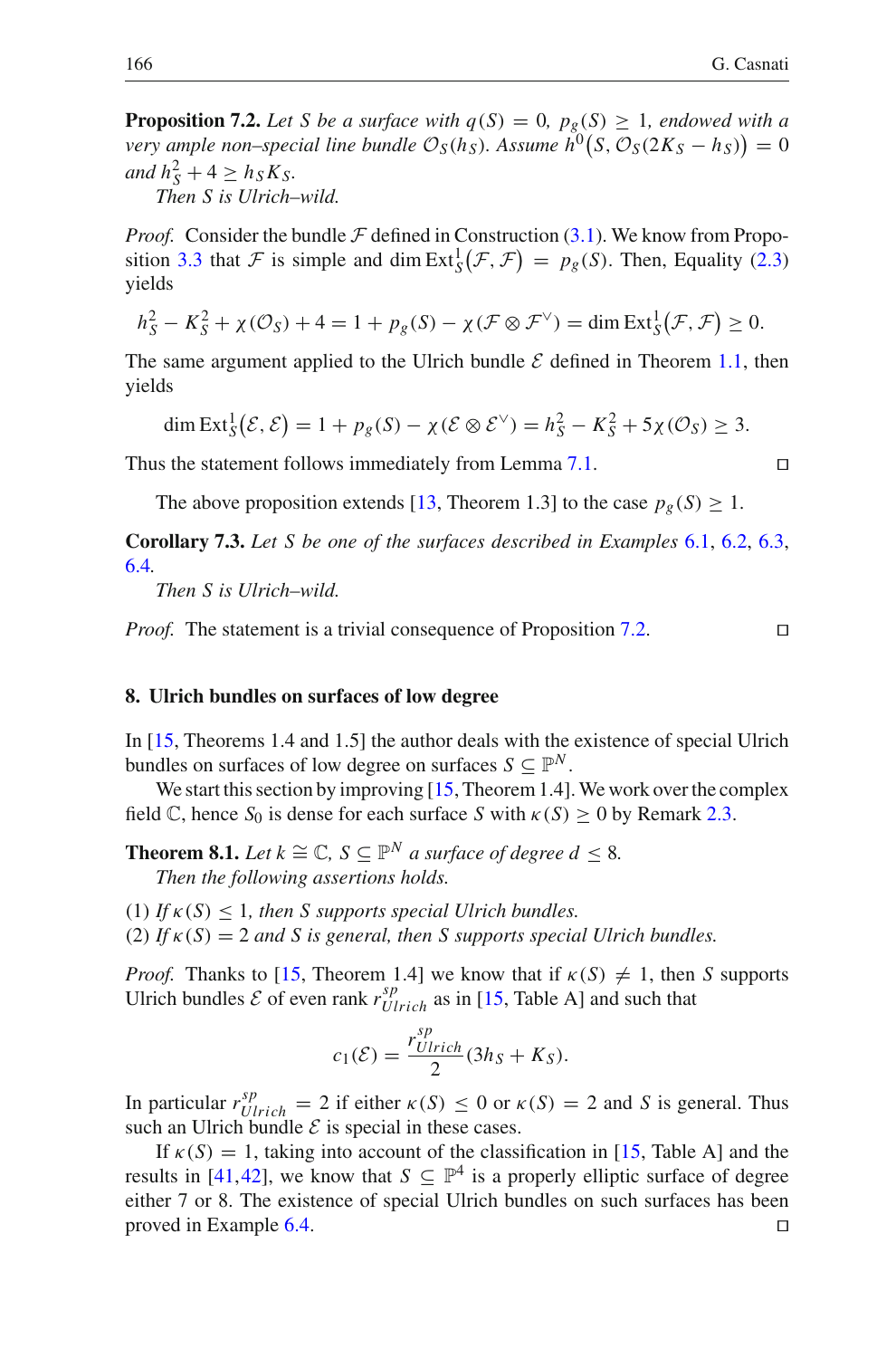We now extend [15, Theorem 1.5]. Here  $\pi(S)$  denotes the genus of a general plane section of *S*.

**Theorem 8.2.** *Let*  $k \cong \mathbb{C}$ ,  $S \subseteq \mathbb{P}^N$  *a surface of degree*  $d \leq 8$ *. Then S is Ulrich–wild if and only if either*  $d \geq 5$ *, or*  $d \leq 4$  *and*  $\pi(S) \geq 1$ *.* 

*Proof.* The statement coincides with [15, Theorem 1.5] when  $\kappa(S) \neq 1$ .

If  $\kappa(S) = 1$ , then we know (see the proof of Theorem 8.1) that *S* is regular, non–special,  $h_S^2 + 4 \ge h_S K_S$  and  $h^0(S, \mathcal{O}_S(2K_S - h_S)) = 0$ . Then the statement follows from Proposition 7.2.

We close the section with some examples dealing with non–degenerate surfaces of degree  $d > 8$  in  $\mathbb{P}^4$ .

*Example 8.3.* Let  $k \cong \mathbb{C}$  and  $S \subseteq \mathbb{P}^4$  a non–degenerate surface of degree 9 with non–special  $\mathcal{O}_S(h_S)$  and  $h_S^2 > h_S K_S$ .

The surfaces as above are regular, thanks to [4, Theorem 0.1]. If  $p_g(S) = 0$ , then *S* supports special Ulrich bundles which are  $\mu$ -stable thanks to [13,14], because *S* is neither a rational normal scroll nor a plane by degree reasons. In what follows we will briefly deal with the case  $p_g(S) \geq 1$ .

We have  $h^2(S, \mathcal{O}_S(h_S)) = 0$  because  $9 = h_S^2 > h_S K_S$ . The so–called Severi Theorem (see [46]) implies  $h^0(S, \mathcal{O}_S(h_S)) = 5$ . Since  $\mathcal{O}_S(h_S)$  is non-special, it follows from Equality 2.3 that  $h_S K_S = 2\chi(\mathcal{O}_S) - 1$ . Moreover, the adjunction formula returns  $h_S K_S = 2\pi(S) - 11$ . By combining such two equalities we obtain  $\chi(\mathcal{O}_S) = \pi(S) - 5$ . Finally, the inequality  $9 > h_S K_S$  forces  $\pi(S) \leq 9$ .

Thanks to the above discussion and to the classification in [4, Theorem 0.1 and its proof] we have to deal only with the following cases.

- A minimal properly elliptic surface *S* with  $h_S K_S = 3$ ,  $K_S^2 = 0$ ,  $p_g(S) = 1$ .
- A minimal surface *S* of general type with  $h_S K_S = 5$ ,  $K_S^2 = 1$ ,  $p_g(S) = 2$ .
- A surface *S* linked with a possibly singular/reducible cubic scroll *Y* via a cubo– quartic complete intersection: in this case  $h_S K_S = 7$ ,  $K_S^2 = 2$ ,  $p_g(S) = 3$ .

In the first case case we trivially have  $h^0(S, \mathcal{O}_S(2K_S - h_S)) = 0$ , hence Theorem 1.1 yields the existence of  $\mu$ –stable special Ulrich bundles on *S*.

In the remaining cases the vanishing  $h^0(S, \mathcal{O}_S(2K_S - h_S)) = 0$  is not evident as above. E.g., let us examine the second case. If  $h^0(S, \mathcal{O}_S(2K_S - h_S)) \neq 0$ , then  $h^0(S, \mathcal{O}_S(2K_S)) \ge h^0(S, \mathcal{O}_S(h_S)) = 5$ . Moreover,  $h^2(S, \mathcal{O}_S(2K_S)) = 0$  by the Serre duality. Thus Equality (2.3) implies

$$
h^0(S, \mathcal{O}_S(2K_S)) - h^1(S, \mathcal{O}_S(2K_S)) = K_S^2 + \chi(\mathcal{O}_S).
$$

It follows that  $h^1(S, \mathcal{O}_S(2K_S)) \geq 1$ , hence *S* would not be minimal thanks to [7, Corollary VII.5.4], a contradiction. Thus  $h^0(S, \mathcal{O}_S(2K_S - h_S)) = 0$ , hence the existence of  $\mu$ –stable special Ulrich bundles on *S* still follows from Theorem 1.1.

In the third case the same argument does not hold. Indeed  $\kappa(S) \geq 1$  and  $K_S^2 = 2$ . The minimal model *S<sub>min</sub>* of *S* satisfies  $K_{S_{min}}^2 \geq 2$ , thus  $\kappa(S) = 2$ . Nevertheless, the vanishing  $h^0(S, \mathcal{O}_S(2K_S - h_S)) = 0$  can be proved also in this case. Indeed,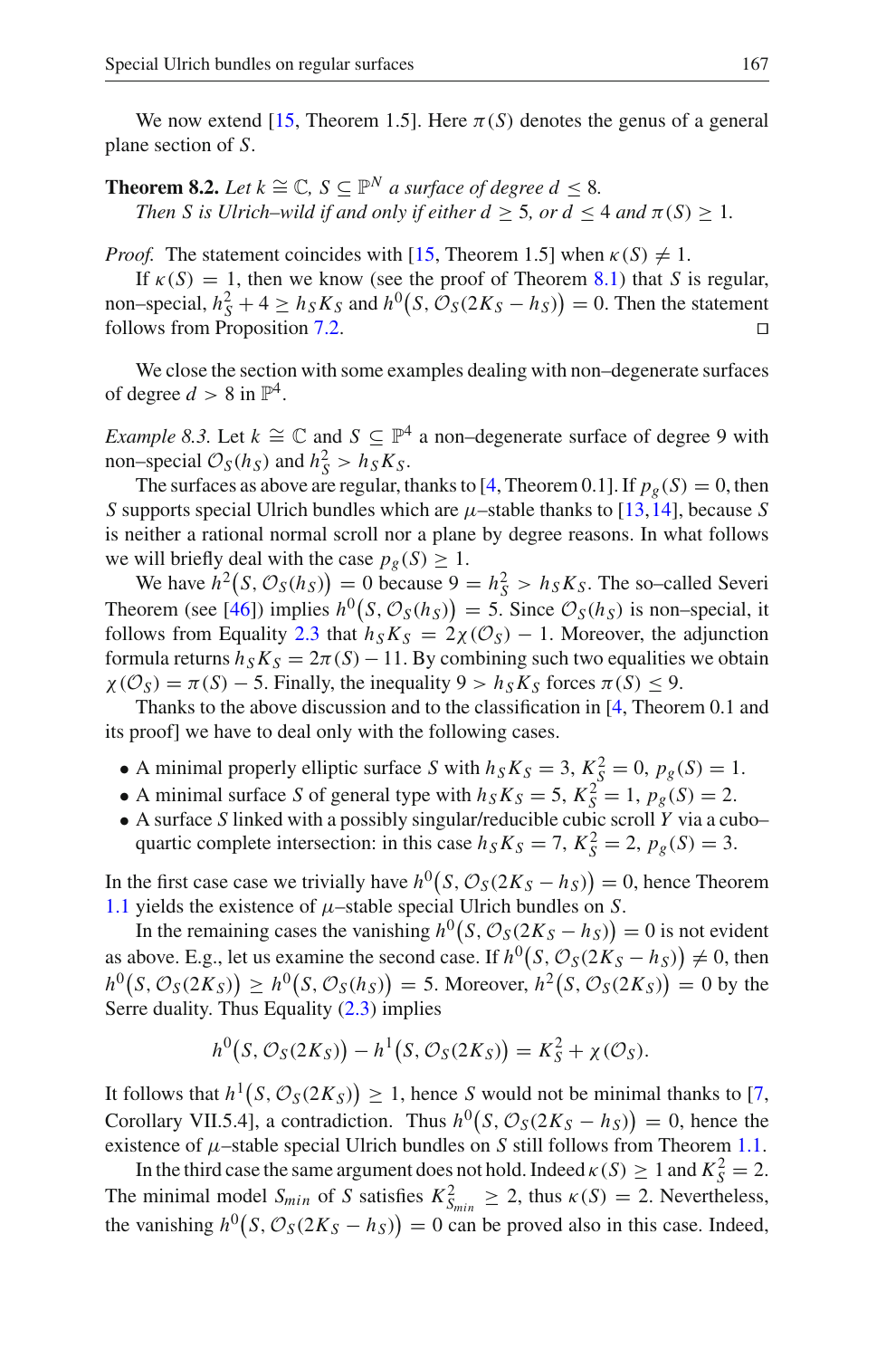in  $[4, Section (2.13)]$  the authors show that the general hyperplane section *C* of the surface *Y* linked to *S* is aCM with  $p_a(C) = 0$ . This fact and the Riemann–Roch theorem on  $C$  implies that the ideal of  $C$ , hence of  $Y$ , is generated by the minors of a  $3 \times 2$  matrix of linear forms. Thus there exists an exact sequence of the form

$$
0 \longrightarrow \mathcal{O}_{\mathbb{P}^4}(-3)^{\oplus 2} \longrightarrow \mathcal{O}_{\mathbb{P}^4}(-2)^{\oplus 3} \longrightarrow \mathcal{I}_{Y|\mathbb{P}^4} \longrightarrow 0.
$$

Thanks to [44] there is a resolution of the form

$$
0 \longrightarrow \mathcal{O}_{\mathbb{P}^4}(-5)^{\oplus 3} \longrightarrow \mathcal{O}_{\mathbb{P}^4}(-3) \oplus \mathcal{O}_{\mathbb{P}^4}(-4)^{\oplus 3} \longrightarrow \mathcal{I}_{X|\mathbb{P}^4} \longrightarrow 0.
$$

Thus [20, Proposition II.2.4] implies  $h^0(S, \mathcal{O}_S(2K_S - h_S)) = 0$ , hence Theorem 1.1 yields the existence of  $\mu$ –stable special Ulrich bundles on *S*.

*Example 8.4.* Let  $k \cong \mathbb{C}$  and  $S \subseteq \mathbb{P}^4$  a non–degenerate surface of degree 10 with non–special  $\mathcal{O}_S(h_S)$  and  $h_S^2 > h_S K_S$ .

Surfaces as above are classified in [45, Theorem 0.1]. If  $q(S) = p_g(S) = 0$ , then *S* is not a rational normal scroll by degree reasons, hence it supports special Ulrich bundles which are  $\mu$ –stable from [13,14].

From now on we will assume that  $q(S)$  and  $p_g(S)$  do not vanish simultaneously. The argument of Example 8.3 yields  $h_S K_S = 2\chi(\mathcal{O}_S)$  and  $h_S K_S = 2\pi(S) - 12$ , hence  $\chi(\mathcal{O}_S) = \pi(S) - 6$  and  $\pi(S) \le 10$ . Thus the results in [45, Theorem 0.1] and its proof in Section 9] lead us to deal only with the following cases.

- An abelian surface.
- A bielliptic surface.
- A minimal surface *S* of general type with  $h_S K_S = 6$ ,  $K_S^2 = 3$ ,  $p_g(S) = 2$ : in this case  $\mathcal{O}_S(h_S) \cong \mathcal{O}_S(2K_S - A)$ , where *A* is a curve such that  $A^2 = -2$  and  $AK_S = 0$ .
- A minimal surface *S* of general type with  $h_S K_S = 8$ ,  $K_S^2 = 4$ ,  $q(S) = 0$ ,  $p_g(S) = 3$ : in this case  $\mathcal{O}_S(h_S) \cong \mathcal{O}_S(2K_S - A_1 - A_2 - A_3)$ , where the  $A_i$ 's are disjoint curves such that  $A_i^2 = -2$  and  $A_i K_S = 0$ .

The existence of special Ulrich bundles on Abelian or bielliptic surfaces has been proved in [8,10]. Such bundles can be taken  $\mu$ –stable: see [8] for abelian surfaces and [16,17] for bielliptic surfaces.

In the other cases  $h^0(S, \mathcal{O}_S(2K_S - h_S)) = 1$ , hence Theorem 1.1 does not give any information on the existence of special Ulrich bundles on such an *S*.

*Example 8.5.* Let  $k \cong \mathbb{C}$  and  $S \subseteq \mathbb{P}^4$  a non–degenerate surface of degree  $d \geq 11$ with  $\mathcal{O}_S(h_S)$  non–special and  $h_S^2 > h_S K_S$ .

In [33, Theorems 1 and 2] and [37, Proposition] the authors classify non–special and non–degenerate surfaces  $S \subseteq \mathbb{P}^4$  which are not of general type. As a by–product they show that such surfaces have degree at most 10. Thus *S* is necessarily a surface of general type, hence  $\chi(\mathcal{O}_S) \geq 1$ . Equality (2.3), the vanishings

$$
h^{0}(S, \mathcal{O}_{S}(K_{S}-h_{S}))=0, \qquad h^{1}(S, \mathcal{O}_{S}(K_{S}-h_{S}))=h^{1}(S, \mathcal{O}_{S}(h_{S}))=0
$$
 (8.1)

and the equality  $h^0(S, \mathcal{O}_S(h_S)) = 5$  (see [46]) imply that

$$
h_S K_S = 2\chi(\mathcal{O}_S) + d - 10 \ge 3:
$$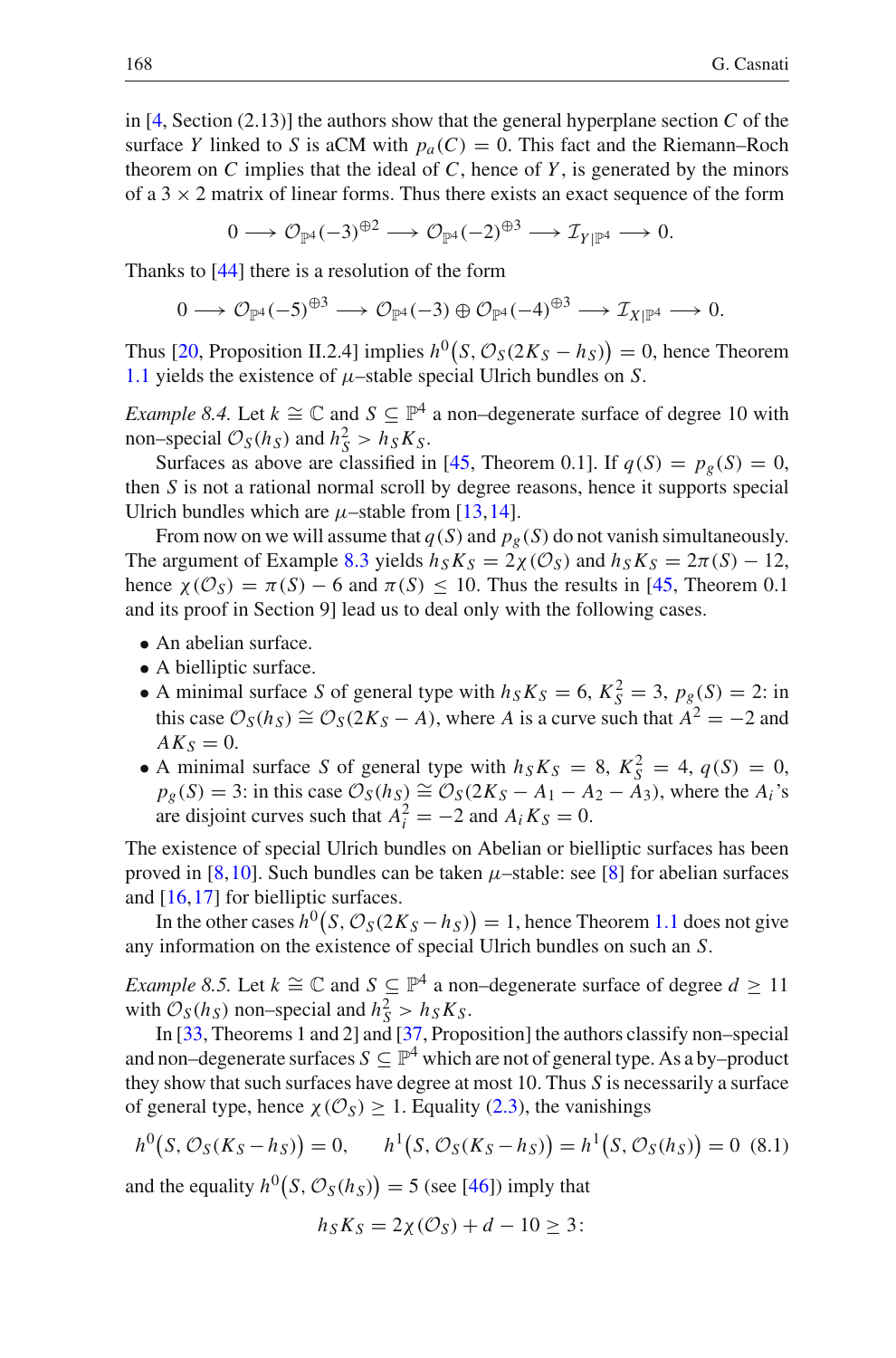hence the condition  $h_S K_S < h_S^2 = d$  yields  $\chi(\mathcal{O}_S) \leq 4$ . The double point formula (see [28], Example A.4.1.3) is

$$
K_S^2 = \chi(\mathcal{O}_S) + 25 + \frac{d(d-15)}{2}.\tag{8.2}
$$

The Hodge index theorem for the divisors  $h_S$ ,  $K_S$ , Equality (8.2) and the hypothesis  $h_S K_S < d$  then yields  $d \leq 12$ .

Taking into account the bound  $1 \le \chi(\mathcal{O}_S) \le 4$ , computing  $K_S^2$ ,  $h_S K_S$ , applying again the Hodge index theorem for the divisors  $h<sub>S</sub>$ ,  $K<sub>S</sub>$  and Equality (8.2) one easily checks that the case  $d = 12$  cannot occur. If  $d = 11$ , the same argument yields the  $\chi(\mathcal{O}_S) = 4$ ,  $K_S^2 = 7$ ,  $h_S K_S = 9$ . If *S* is not minimal, then  $K_S = K_0 + E$  where  $K_0 E = 0$ ,  $K_0^2 \ge 8$  and  $h_S K_0 \le 8$ . The Hodge index theorem for the divisors  $h_S$ , *K*<sub>0</sub>, then yields a contradiction. It follows that *S* is minimal. If  $q(S) \geq 1$ , then  $p_g(S) \geq 4$ , hence we should have  $K_S^2 \geq 8$ , thanks to [21, Théorè eme 6.1], a contradiction. We deduce that *S* is minimal and regular.

We do not know if such a surface exists. Anyhow, if it exists, let  $C \in |K_S|$ : we have deg(*C*) =  $h_S K_S$  = 9 and  $p_a(C) = K_S^2 + 1 = 8$ . The cohomology of the exact sequence

$$
0 \longrightarrow \mathcal{O}_S(-C) \longrightarrow \mathcal{O}_S \longrightarrow \mathcal{O}_C \longrightarrow 0,
$$
 (8.3)

tensored by  $\mathcal{O}_S(2K_S - h_S)$ , Equalities (8.1) and the Riemann–Roch theorem on *C* imply

$$
h^{0}(S, \mathcal{O}_{S}(2K_{S}-h_{S})) = h^{0}(C, \mathcal{O}_{C} \otimes \mathcal{O}_{S}(2K_{S}-h_{S}))
$$
  
= 
$$
h^{0}(C, \mathcal{O}_{C}(K_{C}) \otimes \mathcal{O}_{S}(h_{S}-2K_{S})) - 2.
$$

The adjunction formula on *S* returns  $\mathcal{O}_C(K_C) \cong \mathcal{O}_C \otimes \mathcal{O}_S(2K_S)$ , hence

$$
h^{0}(S, \mathcal{O}_{S}(2K_{S}-h_{S}))=h^{0}(C, \mathcal{O}_{C}(h_{C}))-2
$$

Thus  $h^0(C, \mathcal{O}_C(h_C)) \geq 2$ . If  $h^0(C, \mathcal{O}_C(h_C)) = 2$ , then the cohomology of Sequence (8.3) tensored by  $\mathcal{O}_S(h_S)$  would imply that *C* is contained in three linearly independent hyperplanes of  $\mathbb{P}^4$ , hence *C* would be a line, a contradiction. We deduce that  $3 \leq h^0(C, \mathcal{O}_C(h_C))$ , hence  $1 \leq h^0(S, \mathcal{O}_S(2K_S - h_S))$ : again Theorem 1.1 does not give any information on Ulrich bundles.

*Acknowledgements* I would like to express my thanks to D. Faenzi and A.F. Lopez for many helpful discussions and suggestions about the content of the present paper. I am particularly indebted with the referee for her/his criticisms, questions, remarks and suggestions which have considerably improved the whole exposition.

**Funding** Open access funding provided by Politecnico di Torino within the CRUI-CARE Agreement.

**Open Access** This article is licensed under a Creative Commons Attribution 4.0 International License, which permits use, sharing, adaptation, distribution and reproduction in any medium or format, as long as you give appropriate credit to the original author(s) and the source, provide a link to the Creative Commons licence, and indicate if changes were made.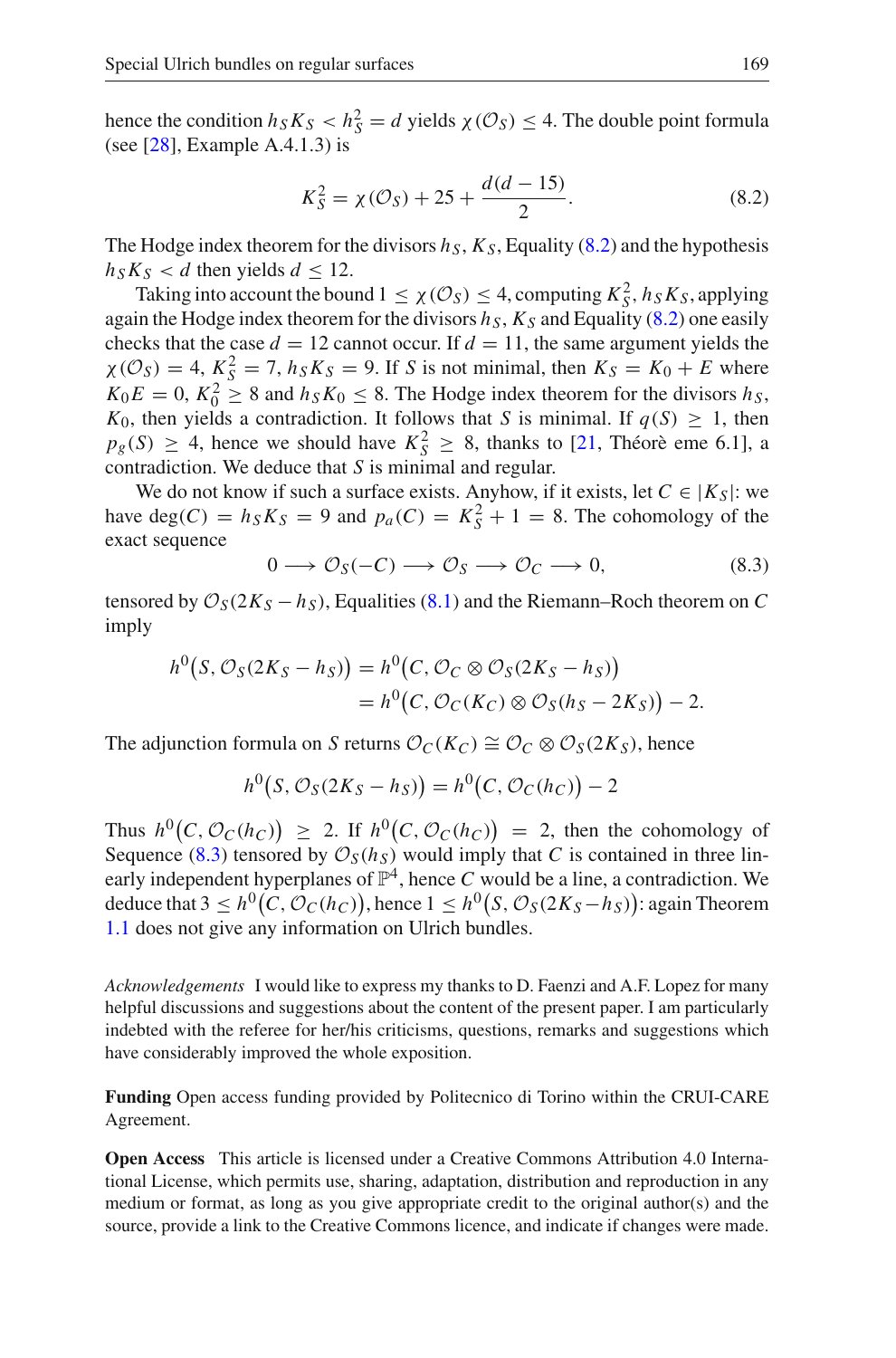The images or other third party material in this article are included in the article's Creative Commons licence, unless indicated otherwise in a credit line to the material. If material is not included in the article's Creative Commons licence and your intended use is not permitted by statutory regulation or exceeds the permitted use, you will need to obtain permission directly from the copyright holder. To view a copy of this licence, visit [http://creativecommons.org/](http://creativecommons.org/licenses/by/4.0/) [licenses/by/4.0/.](http://creativecommons.org/licenses/by/4.0/)

# **References**

- [1] Altman, A.B., Kleiman, S.L.: Compactifying the Picard scheme. Adv. Math. **35**, 50–112 (1980)
- [2] Aprodu, M., Farkas, G., Ortega, A.: Minimal resolutions, Chow forms and Ulrich bundles on *K*3 surfaces. J. Reine Angew. Math. **730**, 225–249 (2017)
- [3] Artamkin, I.V. Deformation of torsion-free sheaves on an algebraic surface. (Russian) Izv. Akad. Nauk SSSR Ser. Mat. 54, : 435–468; translation in Math. USSR-Izv. **36**(1991), 449–485 (1990)
- [4] Aure, A.B., Ranestad, K.: *The smooth surfaces of degree* 9 *in*  $\mathbb{P}^4$ . In 'Complex projective geometry' (Trieste, 1989/Bergen, 1989), pp. 32–46. L.M.S. Lecture Note Ser., **179**, Cambridge U.P. (1992)
- [5] Baragar, A., McKinnon, D.: *K*3 surfaces, rational curves, and rational points. J. Number Theory **130**, 1470–1479 (2010)
- [6] Baran, A.: Duality for the hyperext on complex spaces. Rev. Roumaine Math. Pures Appl. **31**, 95–120 (1986). Bucharest
- [7] Barth, W., Hulek, K., Peters, Ch., van de Ven, A.: Compact Complex Surfaces, 2nd edn., xii+436 p. Springer, Berlin (2004)
- [8] Beauville, A.: Ulrich bundles on abelian surfaces. Proc. Am. Math. Soc. **144**, 4609– 4611 (2016)
- [9] A. Beauville: *Ulrich bundles on surfaces with*  $p_g = q = 0$ . Available at [arXiv:1607.00895](http://arxiv.org/abs/1607.00895) [math.AG]
- [10] Beauville, A.: An introduction to Ulrich bundles. Eur. J. Math. **4**, 26–36 (2018)
- [11] Buium, A.: *On surfaces of degree at most*  $2n + 1$  *in*  $\mathbf{P}^n$ . In 'Algebraic geometry, Bucharest 1982 (Bucharest, 1982)', pp. 47–67. L.N.M. **1056**, 47–67 (1984)
- [12] Casanellas, M., Hartshorne, R., Geiss, F., Schreyer, F.O.: Stable Ulrich bundles. Int. J. Math. **23**, 1250083 (2012)
- [13] Casnati, G.: Special Ulrich bundles on non-special surfaces with  $p_g = q = 0$ . Int. J. Math. **28**, 1750061 (2017)
- [14] Casnati, G.: Erratum "Special Ulrich bundles on non-special surfaces with  $p_g = q =$ 0". Int. J. Math. **29**, 1892001 (2018)
- [15] Casnati, G.: *Examples of surfaces which are Ulrich–wild*. To appear in P. Am. Math. Soc
- [16] Casnati, G.: Ulrich bundles on non-special surfaces with  $p_g = 0$  and  $q = 1$ . Rev. Mat. Complut. **32**, 559–574 (2019)
- [17] Casnati, G.: Correction to: Ulrich bundles on non-special surfaces with  $p_g = 0$  and *q* = 1. Rev. Mat. Complut. **32**, 575–577 (2019)
- [18] Coskun, E., Kulkarni, R.S., Mustopa, Y.: Pfaffian quartic surfaces and representations of Clifford algebras. Doc. Math. **17**, 1003–1028 (2012)
- [19] Cossec, F., Dolgachev, I.: Smooth rational curves on Enriques surfaces. Math. Ann. **272**, 369–384 (1985)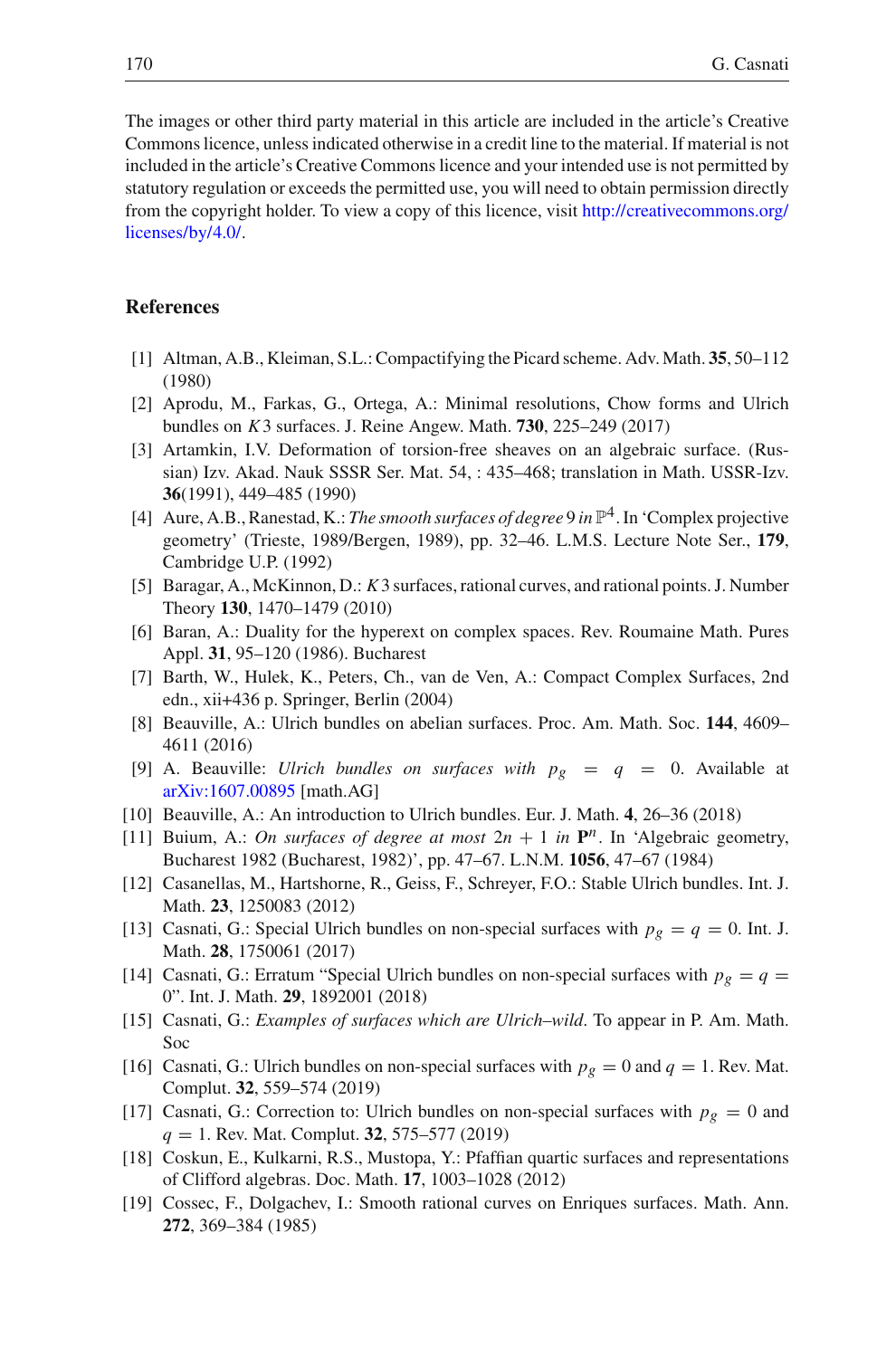- [20] D'Ambra, M.: *Partially ample divisors on projective schemes and Ulrich vector bundles on projectively Cohen–Macaulay surfaces in*  $\mathbb{P}^4$ . Ph.D. thesis, Università degli Studi di Roma - Tor Vergata, vii+85 p. (2020)
- [21] Debarre, O.: Inégalités numériques pour les surfaces de type général. Appendice: 'L'inégalité *pg* ≥ 2*q* −4 pour les surfaces de type général' par A. Beauville. Bull. Soc. Math. France **110**(3), 319–346 (1982)
- [22] Eisenbud, D., Herzog, J.: The classification of homogeneous Cohen-Macaulay rings of finite representation type. Math. Ann. **280**, 347–352 (1988)
- [23] Eisenbud, D., Schreyer, F.O., Weyman, J.: Resultants and Chow forms via exterior syzigies. J. Am. Math. Soc. **16**, 537–579 (2003)
- [24] Faenzi, D.: Ulrich sheaves on *K*3 surfaces. Algebra Number Theory **13**, 1443–1454 (2019)
- [25] Faenzi, D., Malaspina, F.: Surfaces of minimal degree of tame representation type and mutations of Cohen–Macaulay modules. Adv. Math. **310**, 663–695 (2017)
- [26] Faenzi, D., Pons-Llopis, J.: *The CM representation type of projective varieties*. Available at [arXiv:1504.03819v2](http://arxiv.org/abs/1504.03819v2) [math.AG]
- [27] Fulton, W.: Intersection Theory, xiv+470 p. Springer, Ergebnisse der Mathematik und ihrer Grenzgebiete (1984)
- [28] Hartshorne, R.: Algebraic Geometry, G.T.M. 52, xvi+496 p. Springer, Berlin (1977)
- [29] Hartshorne, R.: Coherent functors. Adv. Math. **140**, 44–94 (1998)
- [30] Huybrechts, D., Lehn, M.: The Geometry of Moduli Spaces of Sheaves, 2nd edn., xviii+325 p. Cambridge Mathematical Library, Cambridge (2010)
- [31] Kleppe, J.O., Miró-Roig, R.M.: On the normal sheaf of determinantal varieties. J. Reine Angew. Math. **719**, 173–209 (2016)
- [32] Kleppe, J.O., Miró-Roig, R.M.: The representation type of determinantal varieties. Algebr. Represent. Theory **20**, 1029–1059 (2017)
- [33] Ida, M., Mezzetti, E.: Smooth non-special surfaces in P4. Manuscripta Math. **68**, 57–77 (1990)
- [34] Lazarsfeld, R.: Positivity in Algebraic Geometry. I. Classical Setting: Line Bundles and Linear Series. A Series of Modern Surveys in Mathematics, 48, xviii+387 p. Springer, Berlin (2004)
- [35] Lopez, A.: Noether-Lefschetz theory and the Picard group of projective surfaces. Memoirs Am. Math. Soc. **89**, x+100 (1991)
- [36] Lu, S.S.Y., Miyaoka, Y.: Bounding curves in algebraic surfaces by genus and Chern numbers. Math. Res. Lett. **2**, 663–676 (1995)
- [37] Mezzetti, E., Ranestad, K.: The non-existence of a smooth sectionally non-special surface of degree 11 and sectional genus 8 in the projective fourspace. Manuscripta Math. **70**, 279–283 (1991)
- [38] Miró-Roig, R.M.: The representation type of rational normal scrolls. Rend. Circ. Mat. Palermo **62**, 153–164 (2013)
- [39] Miró-Roig, R.M., Pons-Llopis, J.: Special Ulrich bundles on regular Weierstrass fibrations. Math. Z. **293**, 1431–1441 (2019)
- [40] Mukai, S.: Symplectic structure of the moduli space of sheaves on an abelian or *K*3 surface. Invent. Math. **77**, 101–116 (1984)
- [41] Okonek, Ch.: Über 2-codimensionale Untermannigfaltigkeiten vom Grad 7 in P<sup>4</sup> und P5. Math. Z. **187**, 209–219 (1984)
- [42] Okonek, Ch.: Flächen vom Grad 8 im P4. Math. Z. **191**, 207–223 (1986)
- [43] Okonek, C., Schneider, M., Spindler, H.: Vector bundles on complex projective spaces. Progress in Mathematics **3**, vii+389 (1980)
- [44] Peskine, C., Szpiro, L.: Liaison des variétés algébriques. I. Inv. Math. **26**, 271–302 (1974)